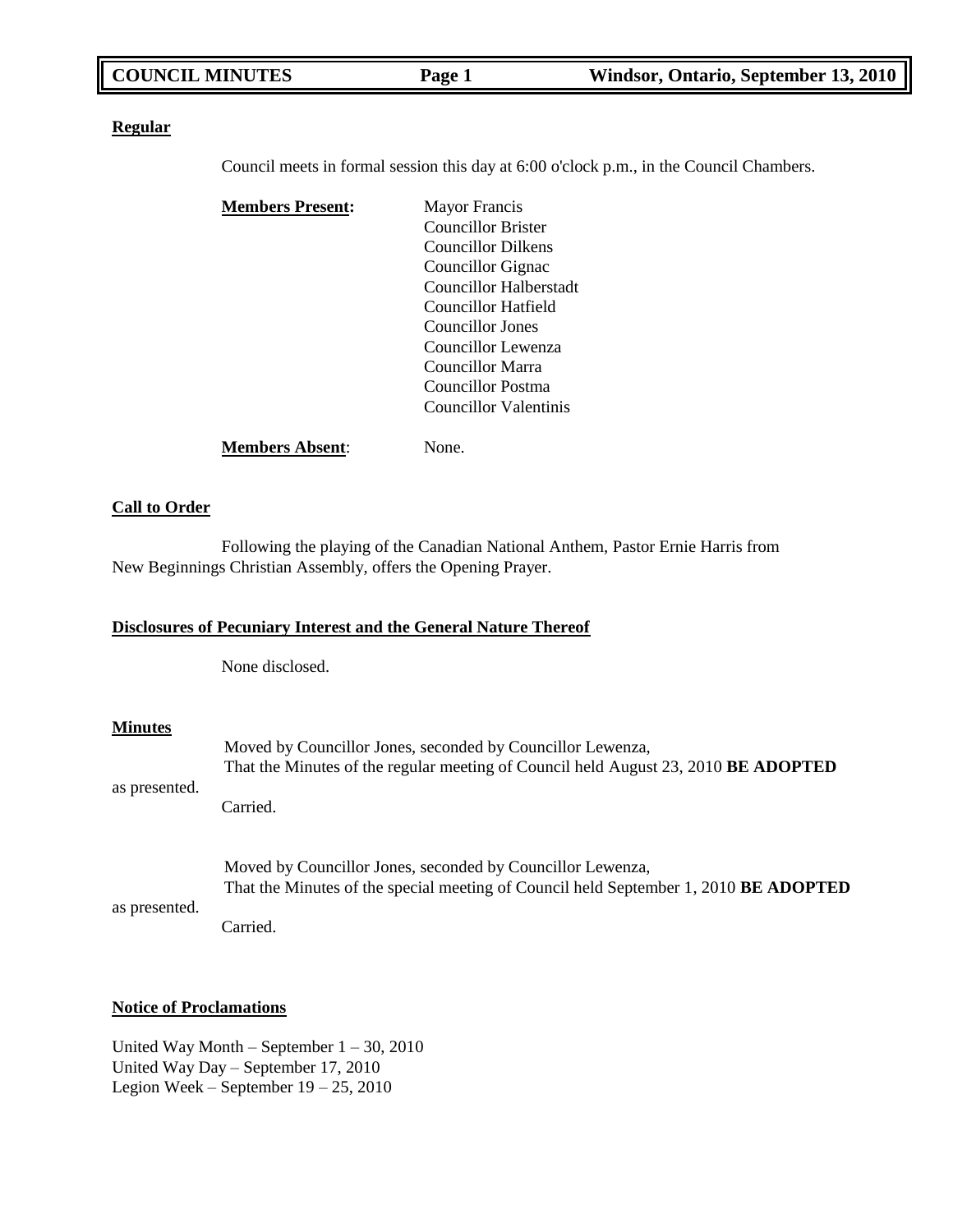# **COUNCIL MINUTES Page 2 September 13, 2010**

### **Committee of the Whole**

Moved by Councillor Marra, seconded by Councillor Jones,

That Council do now rise and move into Committee of the Whole with the Mayor presiding for the purpose of dealing with:

- (a) communication items;
- (b) consent agenda;
- (c) hearing requests for deferrals or referrals of any items of business;
- (d) hearing presentations and delegations;
- (e) consideration of business items;
- (f) consideration of Committee reports:
	- (i) **Report of Special In-Camera Meeting or other Committee as may be held prior to Council**;
	- (ii) **Report No. 287 of the Windsor Heritage Committee** of its meeting held July 14, 2010; and
	- (iii) **Report No. 288 of the Windsor Heritage Committee** of its meeting held July 14, 2010**;**

(g) consideration of by-laws 143-2010 through 149-2010. Carried.

### **Communications**

Moved by Councillor Valentinis, seconded by Councillor Brister,

**M254–2010** That the following Communication Items 1 to 31 inclusive, as set forth in the Council Agenda **BE REFERRED** as noted:

| <b>Item</b>    | From                                                                            | <b>Description</b>                                                                                                                                                                                                                 |
|----------------|---------------------------------------------------------------------------------|------------------------------------------------------------------------------------------------------------------------------------------------------------------------------------------------------------------------------------|
| 1              | Ministry of Municipal<br>Affairs & Housing                                      | Invitation to Provincial Policy Statement Five Year Review Regional<br>Workshops<br><b>City Planner</b><br>Note & File<br><b>SS2010</b>                                                                                            |
| $\overline{2}$ | Ministry of<br>Transportation; and The<br>Corporation of the City of<br>Windsor | Improvements to the Canadian Plaza of the Windsor-Detroit Tunnel –<br>Notice of Invitation for Public Comment<br><b>City Engineer</b><br><b>Executive Director of Windsor-Detroit Tunnel Corporation</b><br>Note & File<br>SW/7961 |
| 3              | Ministry of the<br>Environment                                                  | Update Re: Applications for 2010-11 Ontario Drinking Water<br>Stewardship Program<br><b>City Engineer</b><br><b>Executive Director of Operations</b><br><b>Windsor Utilities Commission</b><br>Note & File<br><b>EW2010</b>        |
| 4              | Association of<br>Municipalities of Ontario<br>(AMO)                            | AMO Report to Members on August 2010 Board Meeting<br>Note & File<br><b>MMA2010</b>                                                                                                                                                |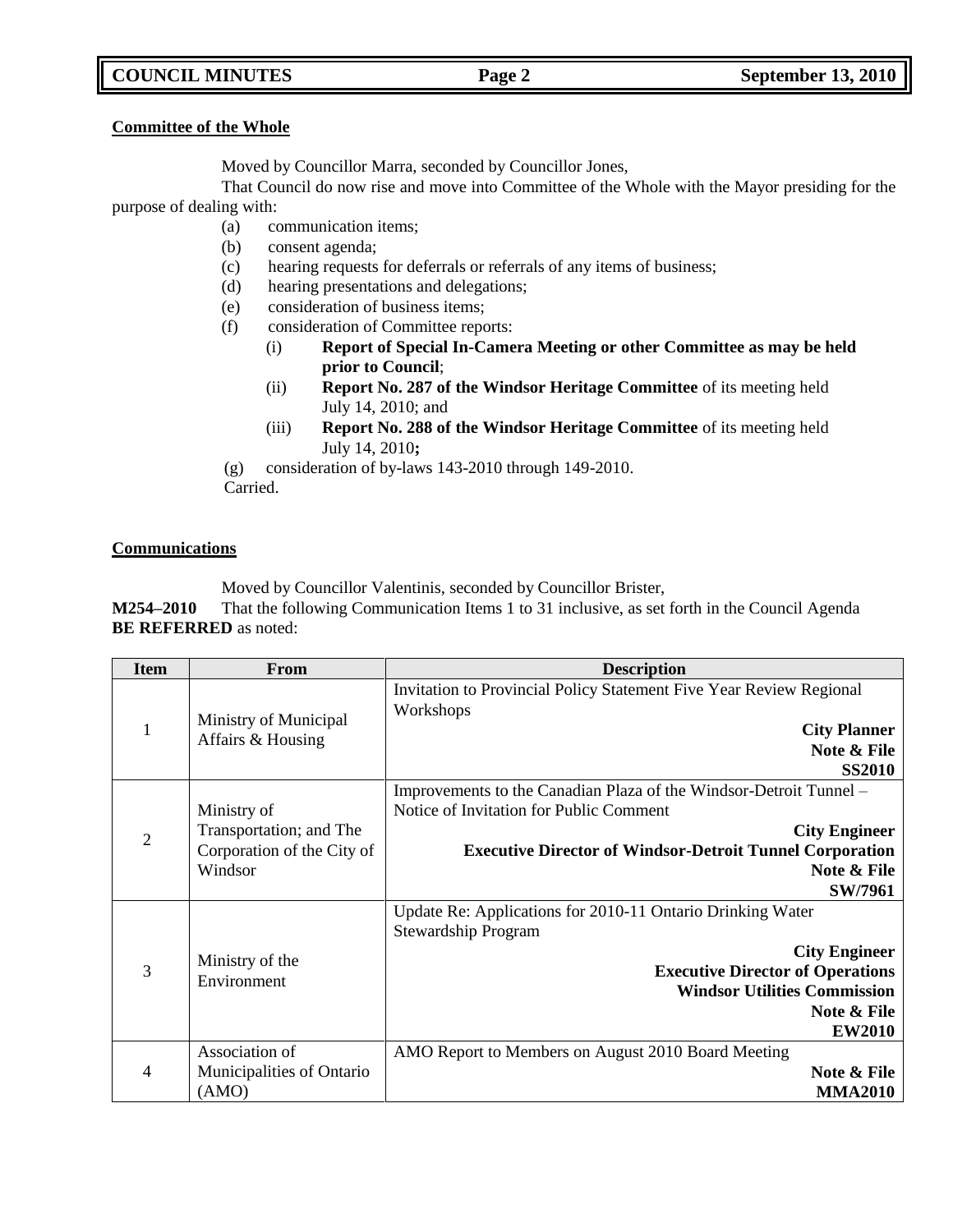# **COUNCIL MINUTES Page 3 September 13, 2010**

|        |                                                | Proposed Integrated Accessibility Regulation Posted for 45 Day Public                   |
|--------|------------------------------------------------|-----------------------------------------------------------------------------------------|
|        |                                                | Review                                                                                  |
|        | Association of                                 | A/Diversity & Accessibility Officer<br><b>WAAC</b> Coordinator                          |
| 5      | Municipalities of Ontario                      | <b>General Manager of Transit Windsor</b>                                               |
|        | (AMO)                                          | <b>Customer Service Coordinator</b>                                                     |
|        |                                                | Note & File                                                                             |
|        |                                                | GPL/3263                                                                                |
|        | Association of                                 | New Municipal Representatives Appointed to MPAC's Board                                 |
| 6      | Municipalities of Ontario                      | <b>Chief Financial Officer &amp; City Treasurer</b>                                     |
|        | (AMO)                                          | Note & File                                                                             |
|        |                                                | <b>ACEA2010</b><br>Hotel Dieu-Grace Hospital Foundation Gala                            |
|        | <b>Ontario Catholic School</b>                 | <b>COUNCIL DIRECTION REQUESTED</b>                                                      |
| $\tau$ | <b>Business Officials</b>                      | <b>Chief Financial Officer &amp; City Treasurer</b>                                     |
|        | Association                                    | <b>APR2010</b>                                                                          |
|        |                                                | Recommendations for Potential Cancer Prevention By-Laws                                 |
|        |                                                | <b>COUNCIL DIRECTION REQUESTED</b>                                                      |
| 8      | <b>Canadian Cancer Society</b>                 | <b>City Solicitor</b>                                                                   |
|        |                                                | <b>Chief Building Official</b>                                                          |
|        |                                                | <b>Community Development &amp; Health Commissioner</b><br><b>APR2010</b>                |
|        |                                                | Second Phase of Pension Reform Unveiled by Finance Minister                             |
|        | Municipal Employer                             | <b>Chief Financial Officer &amp; City Treasurer</b>                                     |
| 9      | Pension Centre of Ontario                      | <b>Executive Director of Human Resources</b>                                            |
|        | (MEPCO)                                        | Note & File                                                                             |
|        |                                                | <b>MMA2010</b>                                                                          |
|        |                                                | Offshore Wind Discussion Paper Currently Posted on the Environmental                    |
|        |                                                | Bill of Rights Registry (Registry No.011-0089)                                          |
| 10     | <b>Essex Region Source</b>                     | <b>Executive Director of Operations</b><br><b>Manager of Environmental Services</b>     |
|        | <b>Protection Committee</b>                    | <b>City Planner</b>                                                                     |
|        |                                                | Note & File                                                                             |
|        |                                                | EI/10108                                                                                |
|        |                                                | Welcome to the Oldtimers' Classic Hockey Challenge 21 <sup>st</sup> Anniversary<br>2010 |
|        |                                                | <b>COUNCIL DIRECTION REQUESTED</b>                                                      |
| 11     | Xentel DM Incorporated                         | <b>Chief Financial Officer &amp; City Treasurer</b>                                     |
|        |                                                | <b>Executive Director of Recreation</b>                                                 |
|        |                                                | <b>APR2010</b>                                                                          |
|        |                                                | Minutes of the Essex-Windsor Solid Waste Authority Board Meeting -                      |
| 12     | Essex-Windsor Solid<br><b>Waste Authority</b>  | June 1, 2010<br>Note & File                                                             |
|        |                                                | <b>MB2010</b>                                                                           |
|        |                                                | Consent Authority Agenda Record Hearing to be held on Wednesday,                        |
|        |                                                | September 8, 2010, Council Chambers, 3rd Floor, Windsor City Hall,                      |
| 13     | Secretary/Treasurer<br>Committee of Adjustment | 350 City Hall Square West, Windsor                                                      |
|        |                                                | Note & File                                                                             |
|        |                                                | <b>ZC2010</b>                                                                           |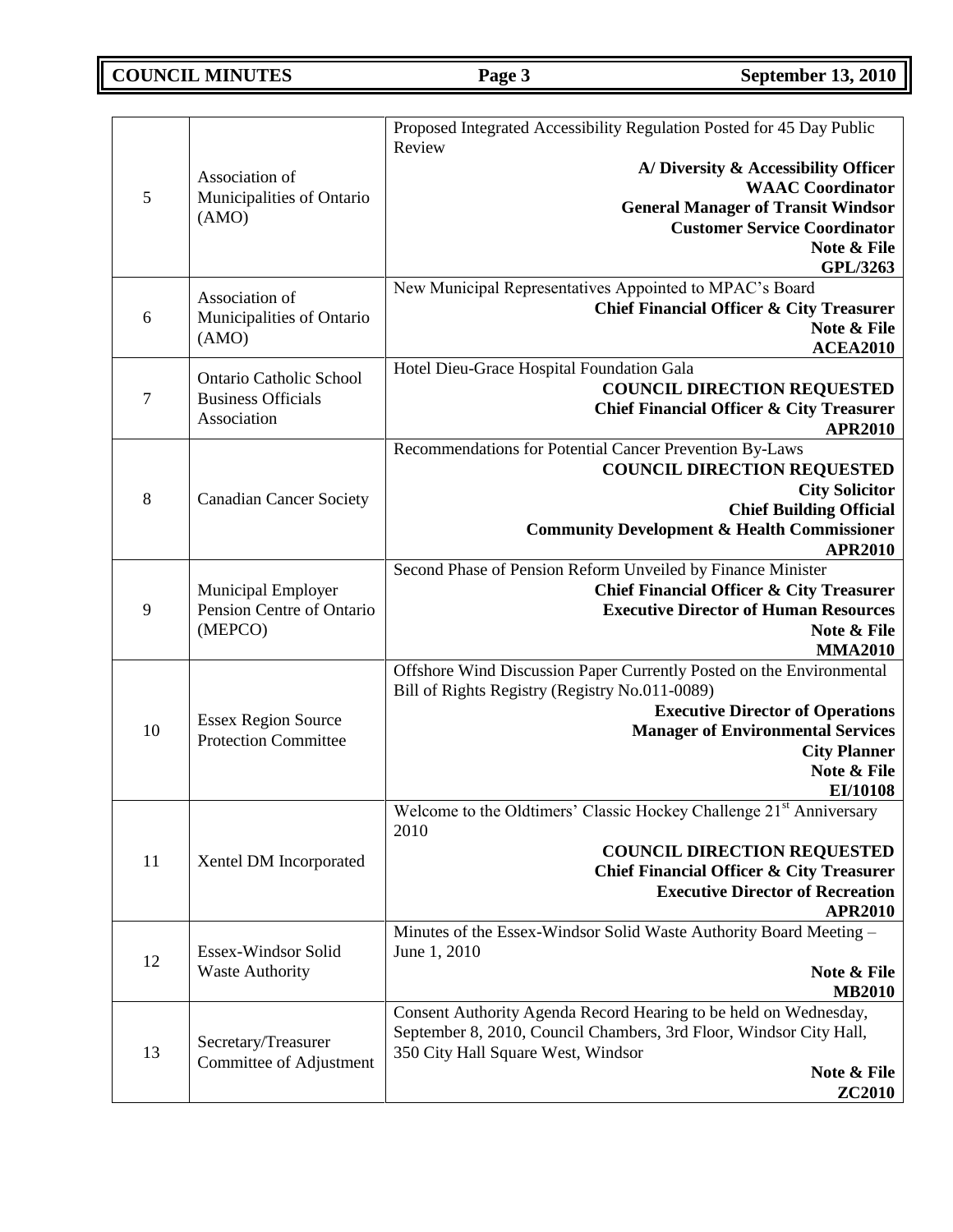# **COUNCIL MINUTES Page 4 September 13, 2010**

| 14 | Secretary/Treasurer                              | Consent Authority Agenda Record Hearing to be held on Wednesday,<br>September 22, 2010, Council Chambers, 3rd Floor, Windsor City Hall,<br>350 City Hall Square West, Windsor |
|----|--------------------------------------------------|-------------------------------------------------------------------------------------------------------------------------------------------------------------------------------|
|    | Committee of Adjustment                          | Note & File<br><b>ZC2010</b>                                                                                                                                                  |
| 15 | Manager of Urban Design<br>& Deputy City Planner | Application of Spirol Industries Limited for Site Plan Approval to permit<br>the addition of a 21,000 square foot warehouse located at 3103 St.<br>Etienne<br>Note & File     |
|    |                                                  | Z/10767                                                                                                                                                                       |
| 16 | Manager of Urban Design<br>& Deputy City Planner | Application of Windsor/Essex County Humane Society for Site Plan<br>Amendment to permit a veterinary clinic located at 1375 Provincial Rd.<br>Note & File<br>ZS/10329         |
|    |                                                  | Application of Academie Ste Cecile International School for Site Plan                                                                                                         |
| 17 | Manager of Urban Design                          | Amendment to permit an additional 2 storey dormitory with basement<br>located at 925 Cousineau                                                                                |
|    | & Deputy City Planner                            | Note & File<br>ZS/10380                                                                                                                                                       |
|    |                                                  | Application of Hashim Abass/2118340 Ontario Limited for Site Plan                                                                                                             |
| 18 | Manager of Urban Design                          | Approval to permit a retail and restaurant plaza located at 9985<br>Tecumseh Rd. East                                                                                         |
|    | & Deputy City Planner                            | Note & File<br>ZS/10768                                                                                                                                                       |
|    |                                                  | Application of 2248144 Ontario Ltd. for Site Plan Approval to permit                                                                                                          |
| 19 | Manager of Urban Design<br>& Deputy City Planner | commercial retail located at 3155 Banwell Rd.<br>Note & File                                                                                                                  |
|    |                                                  | ZS/10769<br>Application of Amico Properties Inc. for Site Plan Approval to permit                                                                                             |
| 20 | Manager of Urban Design                          | construction of a 16 space asphalt parking lot located at 5155 Rhodes<br>Drive, as well as an office trailer                                                                  |
|    | & Deputy City Planner                            | Note & File                                                                                                                                                                   |
|    |                                                  | Z/10766<br>Thom Hunt, Executive Director/City Planner Wins 2010 OACCAC                                                                                                        |
| 21 | <b>City Solicitor</b>                            | Award for Excellence<br>Note & File                                                                                                                                           |
|    |                                                  | <b>AS2010</b>                                                                                                                                                                 |
| 22 | Office of the Chief<br>Administrative Officer    | 2010 United Way City of Windsor Campaign<br>Note & File                                                                                                                       |
|    |                                                  | <b>APR2010</b><br>Award of Tender 06-10 - Dawson Road / Eastlawn Avenue Sewer,                                                                                                |
| 23 | City Engineer                                    | Watermain and Pavement Rehabilitation                                                                                                                                         |
|    |                                                  | Note & File<br>SW/10534                                                                                                                                                       |
|    |                                                  | LED Streetlighting - Pilot Project                                                                                                                                            |
| 24 | City Engineer                                    | Note & File<br><b>SW2010</b>                                                                                                                                                  |
| 25 | <b>Community Development</b>                     | Staffing to Implement the Employment Ontario Transformation Initiative<br>Note & File                                                                                         |
|    | & Health Commissioner                            | GP/10258                                                                                                                                                                      |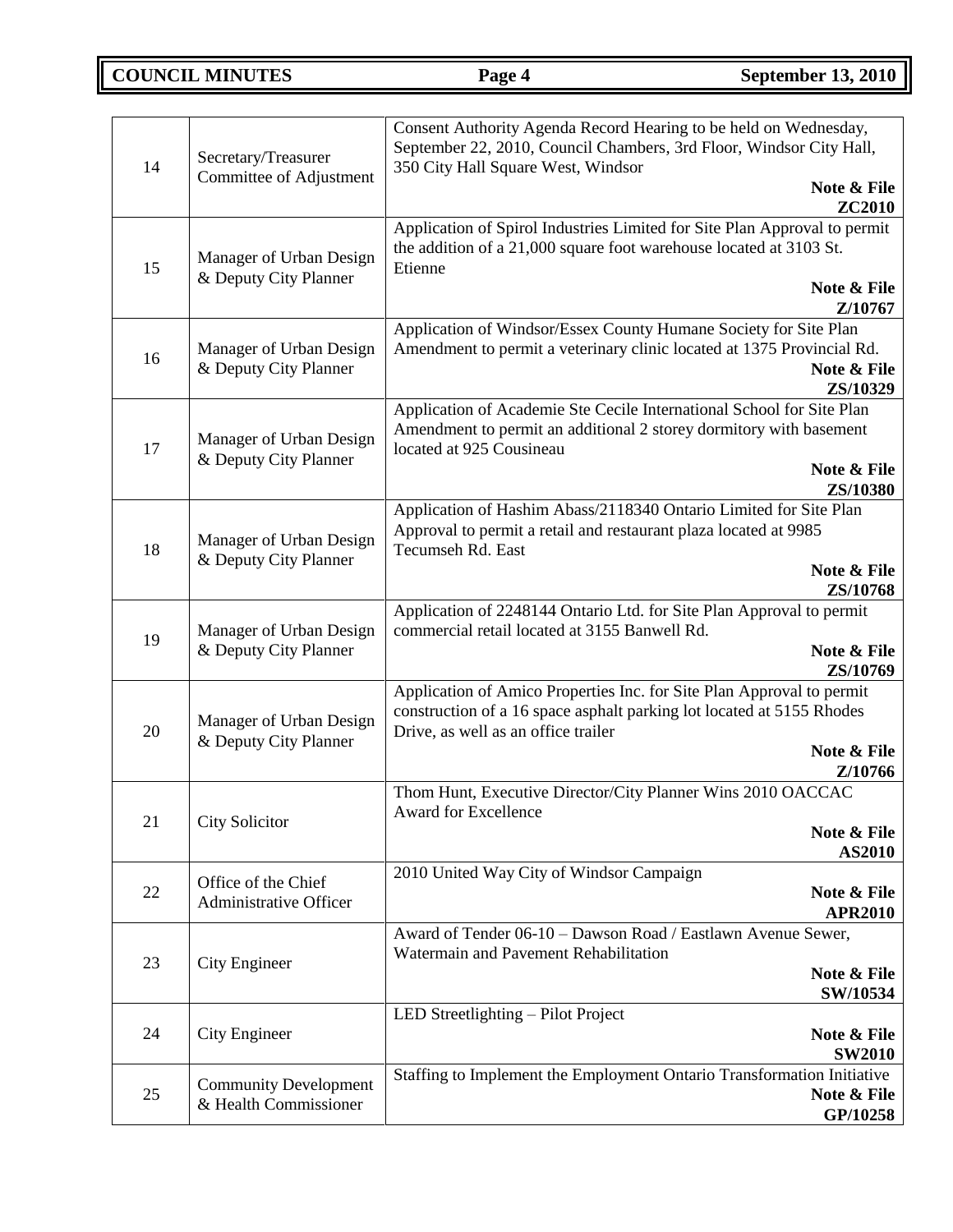| 26 | Chief Financial Officer &<br><b>City Treasurer</b>                         | The Residential Tenancies Act – Automatic Rent Reduction and Tax<br>Decreases<br>Note & File<br><b>AF2010</b>                                         |
|----|----------------------------------------------------------------------------|-------------------------------------------------------------------------------------------------------------------------------------------------------|
| 27 | <b>Audit Committee</b>                                                     | Minutes of meeting held August 26, 2010 (attached for members of<br>Council only) (copy available upon request)<br>Note & File<br><b>MB2010</b>       |
| 28 | <b>Executive Committee</b><br>Board of Directors,<br>Willistead Manor Inc. | Minutes of meeting held June 3, 2010 ( <i>attached</i> for members of Council<br>only) (copy available upon request)<br>Note & File<br><b>MB2010</b>  |
| 29 | Board of Directors,<br>Willistead Manor Inc.                               | Minutes of meeting held June 3, 2010 (attached for members of Council<br>only) (copy available upon request)<br>Note & File<br><b>MB2010</b>          |
| 30 | Service Delivery Review<br><b>Steering Committee</b>                       | Minutes of meeting held June 24, 2010 ( <i>attached</i> for members of<br>Council only) (copy available upon request)<br>Note & File<br><b>MB2010</b> |
| 31 | Corporation of the County<br>of Essex                                      | 2013 International Children's Games<br><b>COUNCIL DIRECTION REQUESTED</b><br><b>APR/10694</b>                                                         |

Carried.

# **Consent Agenda**

Moved by Councillor Dilkens, seconded by Councillor Gignac,

That the following Consent Agenda and the recommendations contained in the administrative reports **BE APPROVED** as amended:

| Item 4 | Farmer's Market                                                                             |
|--------|---------------------------------------------------------------------------------------------|
| Item 6 | Pedestrian Generator Sidewalk on Cedarview from Isack to Riverdale                          |
| Item 7 | South Neighbourhood Subdivision – Request to Transfer Fees Related to 38 Building Permits   |
|        | from Aspenshore Avenue to Cypress Avenue                                                    |
| Item 8 | Indemnification of the Mayor and Councillors regarding Legal Action by The Canadian Transit |
|        | Company                                                                                     |

Report No. 287 of the Windsor Heritage Committee at its meeting held July 14, 2010 (See Committee Report Section).

Carried.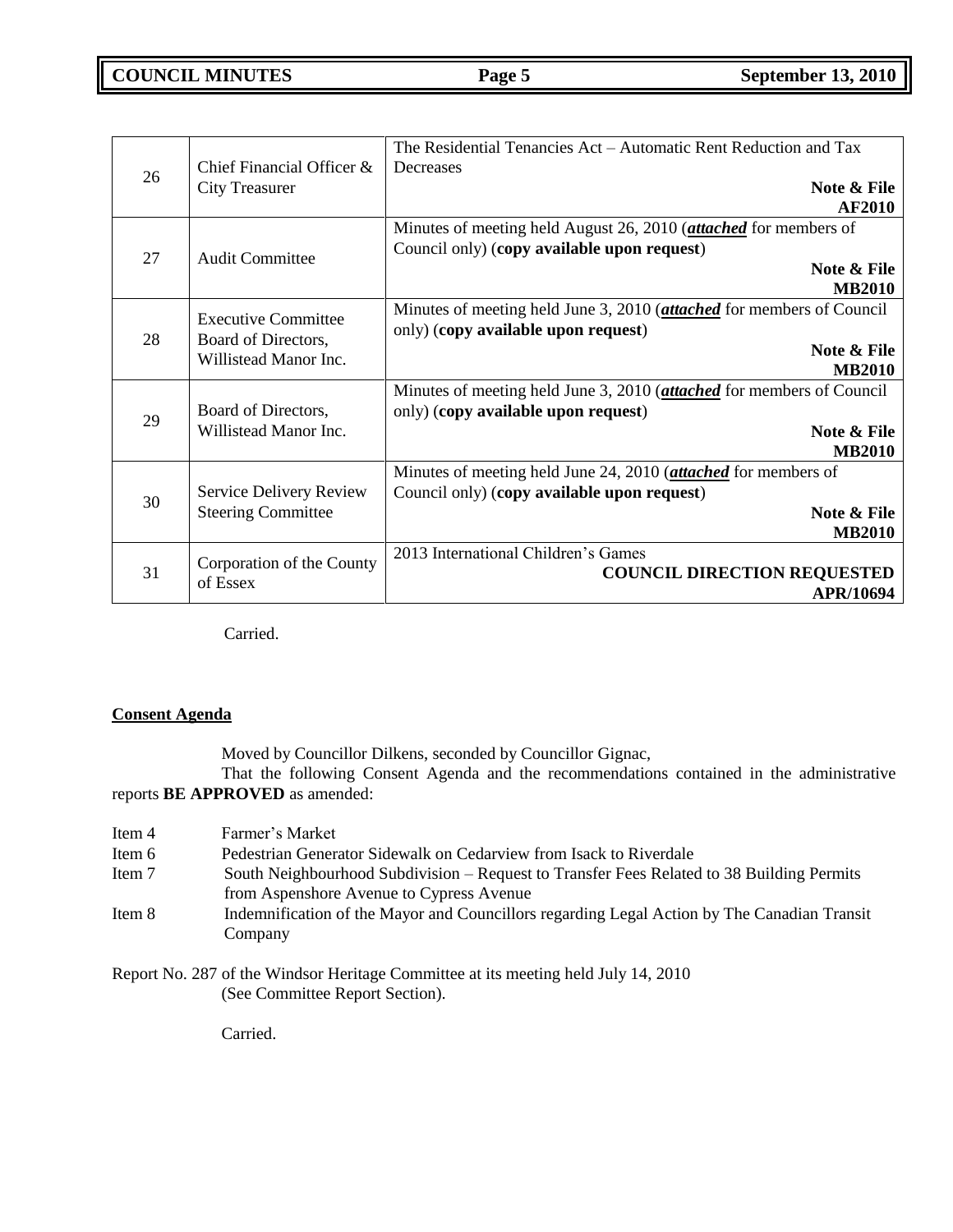# **COUNCIL MINUTES Page 6 September 13, 2010**

## **Deferrals and/or Referrals and Withdrawals**

## **Notice of Motion by Councillor Halberstadt:**

Moved by Councillor Halberstadt, seconded by Councillor Hatfield,

**M255–2010** That Councillor Halberstadt's notice of motion regarding the Share the Road Cycling Coalition of Ontario, scheduled to be presented by him at the September 13, 2010 meeting of Council, as outlined below, **BE DEFERRED** to the September 27, 2010 meeting of Council, to allow for interested individuals to appear as conditional delegations:

> *"That the City of Windsor apply to the Share the Road Cycling Coalition of Ontario for the designation as a Bicycling Friendly Community."*

Carried.

#### **Presentations & Delegations:**

#### **PRESENTATIONS:**

#### **UNITED WAY PRESENTATION**

#### **Patrick Goggins, Lorraine Goddard and Gemma Grey-Hall, representing United Way**

Patrick Goggins, Lorraine Goddard and Gemma Grey-Hall, representing United Way, appear before Council to provide an overview of the United Way Campaign for 2010, including a brief overview of the priorities identified by the residents of Windsor-Essex, the need to focus on areas where they can have the biggest impact as they are a partner and leader in addressing social issues, and conclude by thanking the City of Windsor for its continued support, and conclude by announcing their annual kick off, which will be held at Charles Clark Square on Friday September 17, 2010.

Moved by Councillor Jones, seconded by Councillor Dilkens,

**M256-2010** That the presentation by representatives from the United Way pertaining to the 2010 United Way campaign, **BE RECEIVED FOR INFORMATION.**

Carried.

# **DELEGATIONS**

#### **Campaign 911 Report Drunk Drivers – MADD Request for Signage**

# **Chaouki Hamka, Community Leader, and Florence Holzel, volunteer, MADD Windsor & Essex County Chapter**

Chaouki Hamka, Community Leader, and Florence Holzel, volunteer, MADD Windsor & Essex County Chapter, appear before Council to speak in support of the administrative report for signage respecting "Campaign 911 Report Drunk Drivers" along entry points into Windsor and the downtown area, including a brief overview of the campaign and how it will contribute to the safety, health and wellness of Windsorites.

#### **APR2010** 1

(For final disposition of this matter, see Clause **CR332/2010** in Schedule "A" attached hereto.)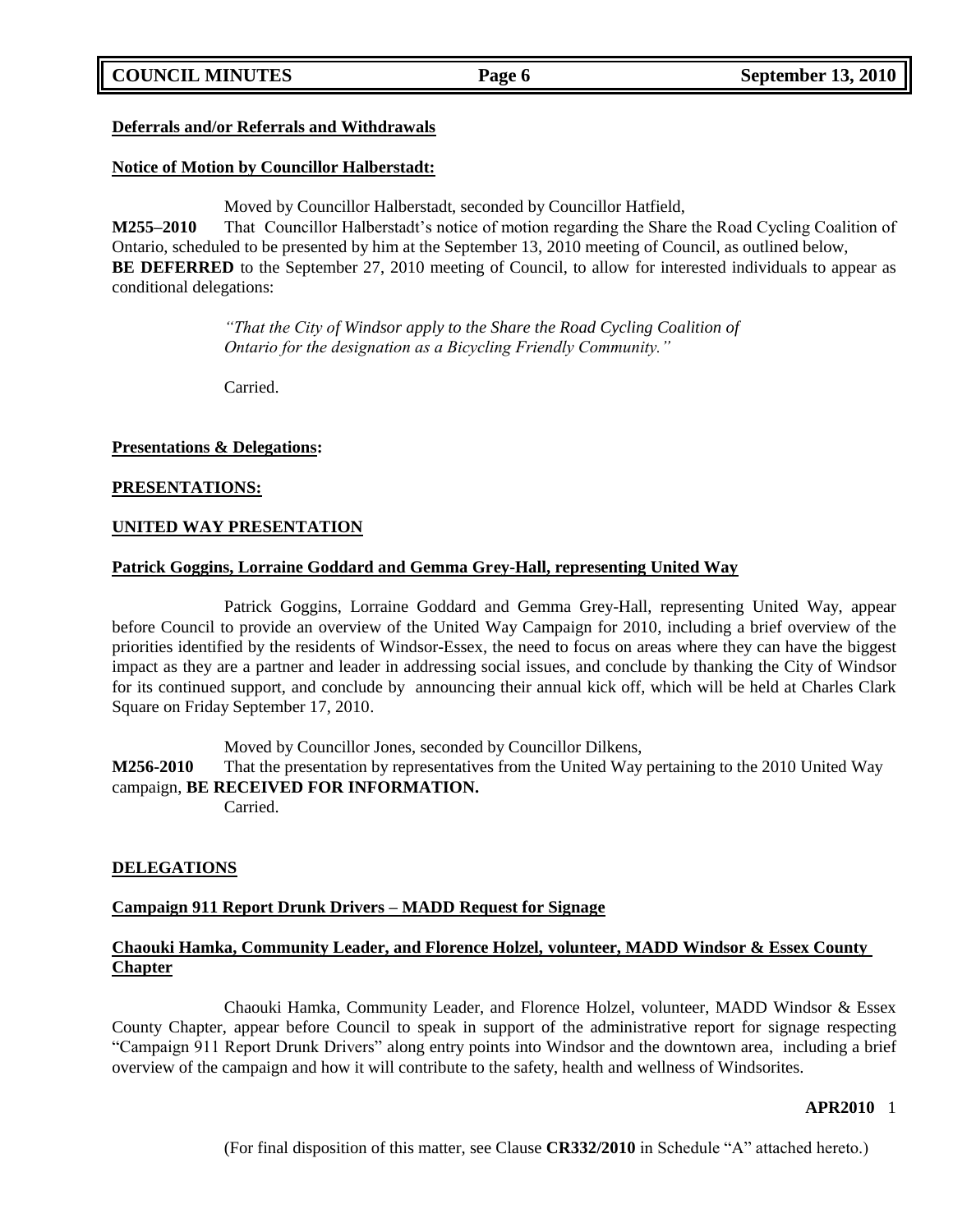|  | <b>COUNCIL MINUTES</b> |
|--|------------------------|
|--|------------------------|

### **Reply to CQ53-2010 Wyandotte Street West Streetscaping**

### **Mike Cardinal, Ward 2 resident**

Mike Cardinal, Ward 2 resident, appears before Council to speak in support of the administrative recommendation to facilitate a community workshop for potential design improvements to the Wyandotte Street West right-of-way between Sunset Avenue and Campbell Avenues, suggesting that the streetscaping initiatives are modern and progressive.

## **Dr. Jeff Noonan, Ward 2 resident**

Dr. Jeff Noonan, Ward 2 resident, appears before Council to speak in support of the administrative recommendation to facilitate a community workshop for potential design improvements to the Wyandotte Street West right-of-way between Sunset Avenue and Campbell Avenues, suggesting that the streetscaping initiatives are modern and progressive and provides a brief overview of the importance of Wyandotte St. West, as it is a gateway into the City of Windsor, and further suggests that the University of Windsor students be engaged in this initiative.

## **David Hanna, Ward 1 resident**

David Hanna, Ward 1 resident, appears before Council to speak in support of the administrative recommendation to facilitate a community workshop for potential design improvements to the Wyandotte Street West right-of-way between Sunset Avenue and Campbell Avenues, suggesting that the streetscaping initiatives are modern and progressive and concludes by suggesting various options available for Council, such as Greening initiatives.

#### **MD2010** 2

(For final disposition of this matter, see Clause **CR333/2010** in Schedule "A" attached hereto.)

# **Tender 104-10 – Erie Street B.I.A. Streetscaping**

#### **Frank Fazio, Solicitor and Rick Spencer, P.Eng**

Frank Fazio, Solicitor and Rick Spencer, P.Eng, appear before Council in support of the administrative recommendations for the Erie Street B.I.A. Streetscaping, and are available for questions.

# **Vincenza Miceli, Ward 3 resident**

Vincenza Miceli, Ward 3 resident, appears before Council to request that Council reject the administrative recommendations pertaining to the Erie Street BIA Streetscaping, suggesting that this will create revenue loss to business owners on Howard Avenue due to the lack of parking already in existence and that there was a lack of proper consultation on this file.

#### **David Hanna, Ward 1 resident**

David Hanna, Ward 1 resident, appears before Council to speak in support of administrative recommendations pertaining to the Erie Street BIA Streetscaping, and further provides a suggestion of launching a pilot project perhaps funded by a bank to improve the affected neighbourhood.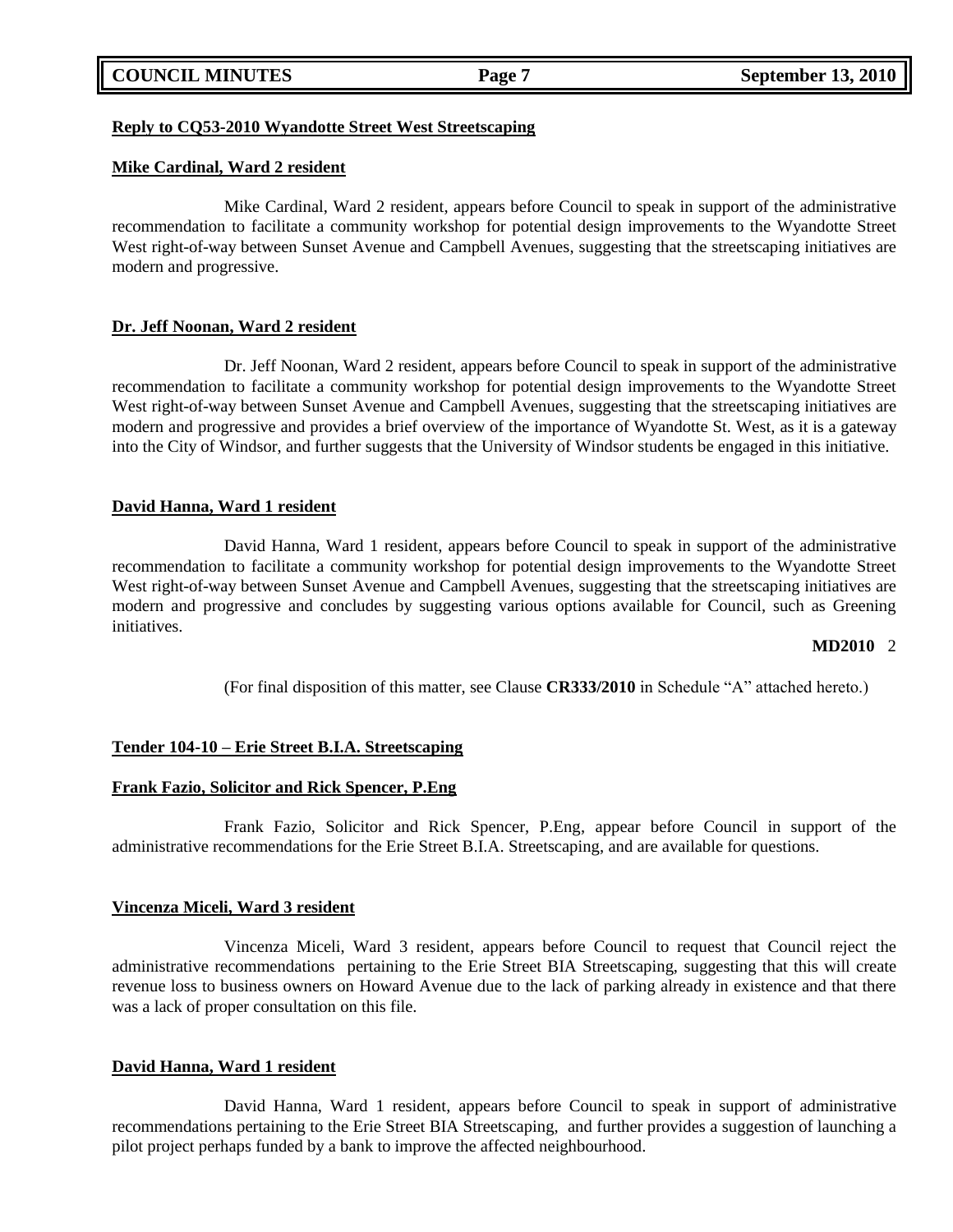# **MI/10278** 5

(For final disposition of this matter, see Clause **CR339/2010** in Schedule "A" attached hereto.)

# **Regular Business Items (for final disposition of these matters see Schedule "A" attached)**

Item 3 North/south alleys and east/west alley between Princess and Westminster south of Haig Avenue and north of Pasadena Court

# **Consideration of Committee Reports**

|               | Moved by Councillor Jones, seconded by Councillor Lewenza,                          |
|---------------|-------------------------------------------------------------------------------------|
| M257-2010     | That the Report of the special In-camera meeting held September 13, 2010 BE ADOPTED |
| as presented. |                                                                                     |
|               | Carried.                                                                            |

ACO2010

|                                 | Moved by Councillor Dilkens, seconded by Councillor Gignac,                             |
|---------------------------------|-----------------------------------------------------------------------------------------|
| M258-2010                       | That Report No. 287 of the Windsor Heritage Committee of its meeting held July 14, 2010 |
| <b>BE ADOPTED</b> as presented. |                                                                                         |
|                                 | Carried.                                                                                |

MB2010

Moved by Councillor Jones, seconded by Councillor Lewenza,

**M259-2010** That **Report No. 288 of the Windsor Heritage Committee** of its meeting held July 14, 2010 **BE ADOPTED** as amended, to reflect the removal of the following bullet point from the recommendation as it is outside of the City's jurisdiction:

"Wyandotte Street East at Drouillard Road – Canadian National RR Bridge – 1920s – Underpass intersection  $&$  street retaining walls – Ford City"

Carried.

MB2010

## **By-laws**

|              | Moved by Councillor Marra, seconded by Councillor Postma,<br>That the following By-laws No. 143-2010 through 149-2010 be introduced and read a first and                                                     |
|--------------|--------------------------------------------------------------------------------------------------------------------------------------------------------------------------------------------------------------|
| second time: |                                                                                                                                                                                                              |
| 143-2010     | "A BY-LAW TO AMEND BY-LAW NUMBER 53-2007, BEING A BY-LAW TO PRESCRIBE<br>A TARIFF OF FEES FOR THE PROCESSING OF PLANNING APPLICATIONS" authorized<br>by Council Resolution CR220/2010, adopted June 14, 2010 |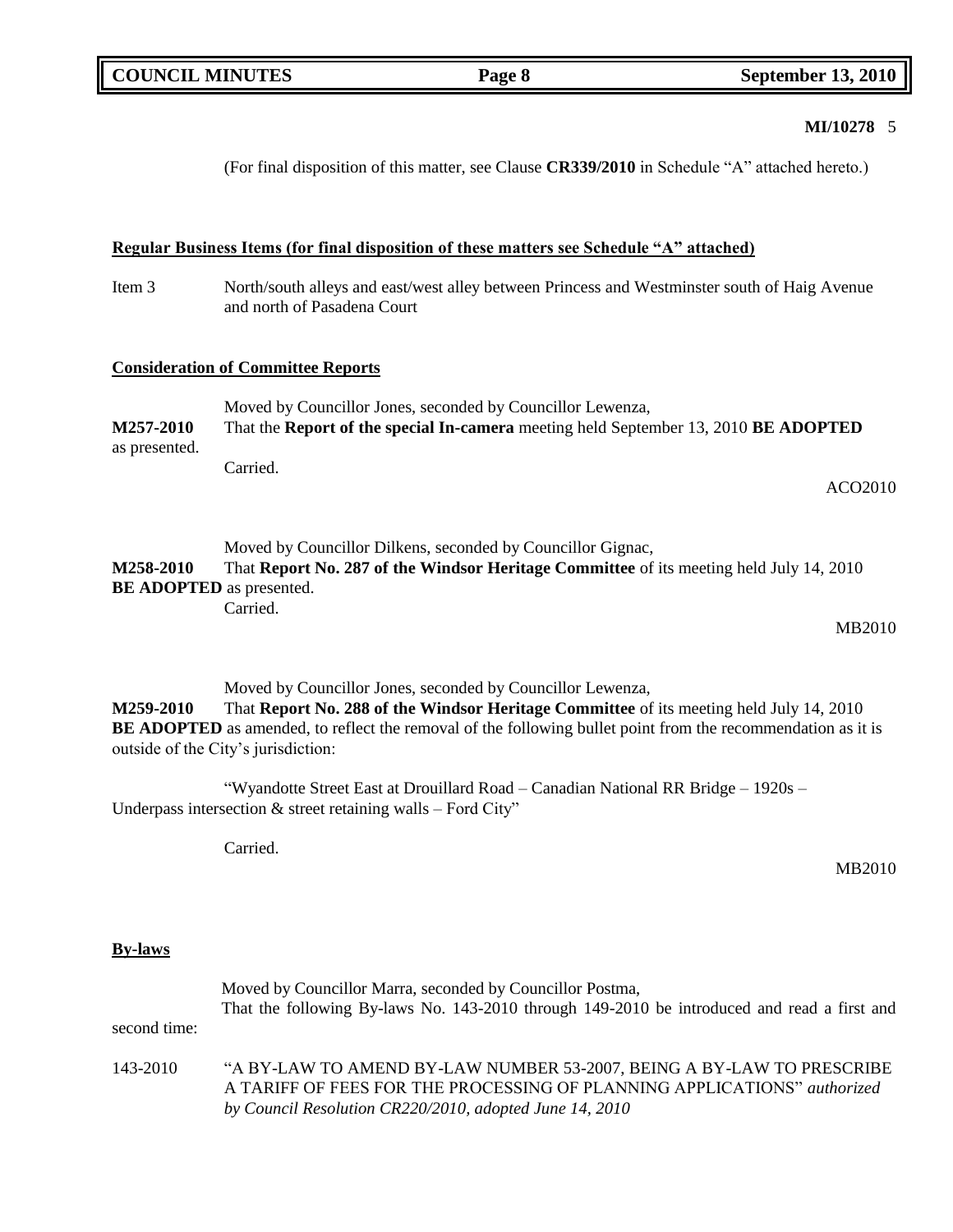| <b>COUNCIL MINUTES</b> |                                    | Page 9                                                                                                                                                                                                                                                                                                                                                     | <b>September 13, 2010</b> |
|------------------------|------------------------------------|------------------------------------------------------------------------------------------------------------------------------------------------------------------------------------------------------------------------------------------------------------------------------------------------------------------------------------------------------------|---------------------------|
| 144-2010               |                                    | "A BY-LAW TO ESTABLISH DECREASE LIMITS FOR CERTAIN PROPERTY CLASSES"<br>authorized by Council Motion M242-2010, adopted August 23, 2010                                                                                                                                                                                                                    |                           |
| 145-2010               |                                    | "A BY-LAW TO FURTHER AMEND BY-LAW NUMBER 8600 CITED AS THE "WINDSOR"<br>CORE AREA ZONING BY-LAW"" approves the removal of the 'H' symbol, <i>authorized by</i><br>Council Resolution CR786/2003, adopted December 3, 2003                                                                                                                                  |                           |
| 146-2010               | Law 11275, adopted January 4, 1993 | "A BY-LAW TO FURTHER AMEND BY-LAW NUMBER 8600 CITED AS THE "WINDSOR<br>CORE AREA ZONING BY-LAW"" approves the removal of the 'H' symbol, <i>authorized by By-</i>                                                                                                                                                                                          |                           |
| 147-2010               |                                    | "A BY-LAW TO FURTHER AMEND BY-LAW NUMBER 8600 CITED AS THE "CITY OF<br>WINDSOR ZONING BY-LAW"" approves the rezoning to permit the demolition of current<br>residence and construction of a convenience store located on the north side of Tecumseh Road<br>East, east of Little River, authorized by Council Resolution CR304/2008, adopted July 21, 2008 |                           |
| 148-2010               |                                    | "A BY-LAW TO FURTHER AMEND BY-LAW NUMBER 395-2004, BEING A BY-LAW<br>RESPECTING THE ISSUANCE OF CERTAIN LICENCES" authorized by Procedure By-Law<br>420-2001, adopted November 19, 2001                                                                                                                                                                    |                           |
| 149-2010               |                                    | "A BY-LAW TO CONFIRM THE PROCEEDINGS OF THE COUNCIL OF THE<br>CORPORATION OF THE CITY OF WINDSOR AT ITS MEETING HELD ON THE                                                                                                                                                                                                                                |                           |

Carried.

Moved by Councillor Valentinis, seconded by Councillor Brister,

That the Committee of the Whole does now rise and report to Council respecting the business items considered by the Committee:

- **1) Communication Items (as presented)**
- **2) Consent Agenda (as amended)**
- **3) Items Deferred**
- **Items Referred**
- **4) Consideration of the Balance of Business Items (see Schedule "A")**

THIRTEENTH DAY OF SEPTEMBER, 2010"

- **5) Committee Reports (as amended)**
- **6) By-laws given first and second readings (as presented)**

Carried.

# **Notices of Motion**

**#1** Councillor Lewenza gives notice that he intends to introduce a motion for consideration at the September 20, 2010 meeting of Council regarding the removal of certain properties from the list of urban blight properties in the City of Windsor.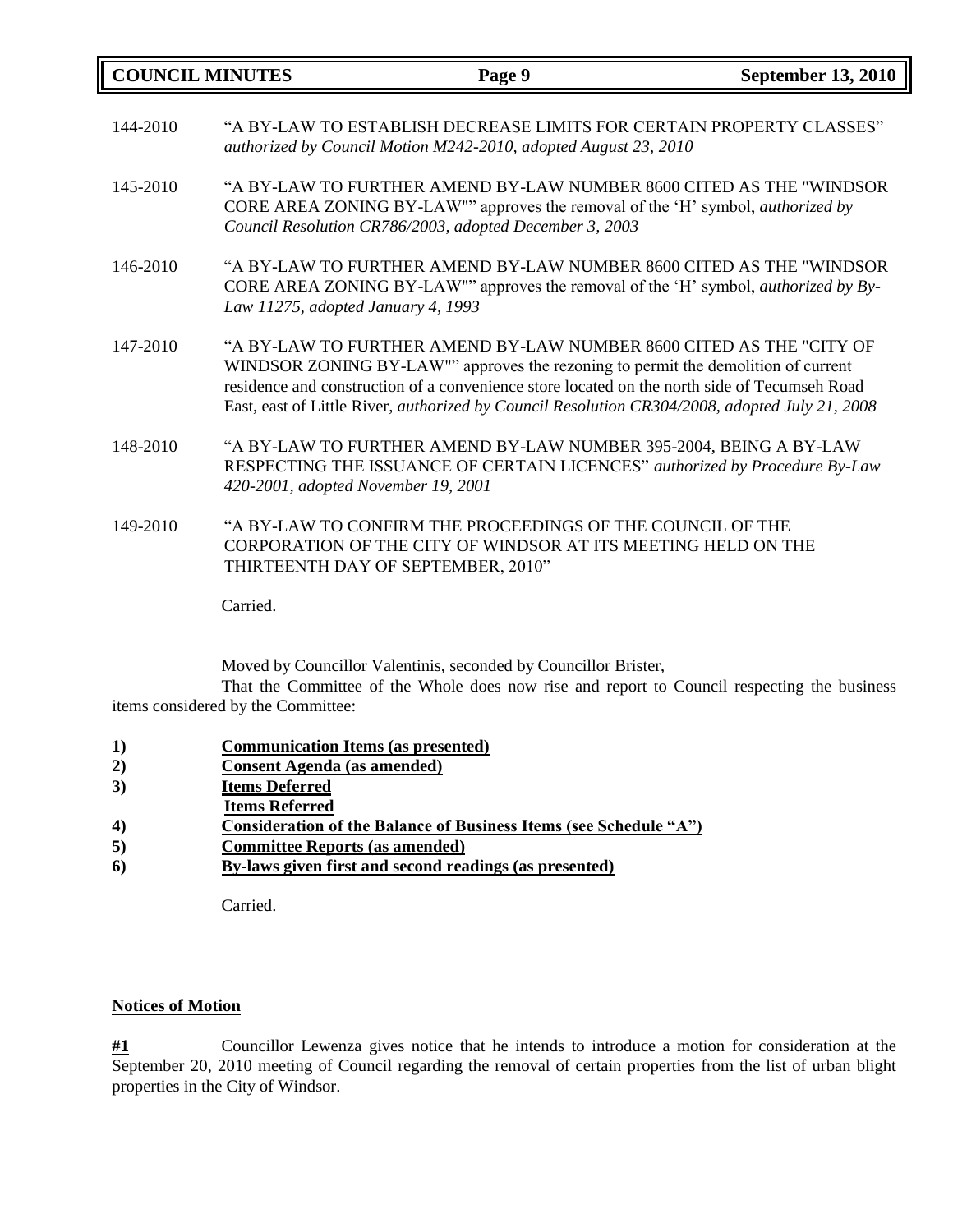| <b>COUNCIL MINUTES</b> | Page 10 | <b>September 13, 2010</b> |
|------------------------|---------|---------------------------|
|                        |         |                           |

**#2** Moved by Councillor Gignac, seconded by Councillor Hatfield, **M260-2010** That Rule 13.9 (a) of the Procedure By-law regarding business not already before Council

**BE WAIVED**, to permit Mayor Francis to introduce motions for consideration without prior notice respecting the

2013 International Children's Games.

**Carried** 

Moved by Councillor Lewenza, seconded by Councillor Dilkens,

**M261-2010** That Council **SUPPORT** the formation of an Administrative Committee tasked with preparing a Business Plan by December 2010, examining the capital and operating costs associated with the construction and ongoing operation of a 50 metre pool within Windsor-Essex.

Carried.

APR/10694

Moved by Councillor Lewenza, seconded by Councillor Gignac,

**M262-2010** That Council **SUPPORT** the appointment of two City of Windsor representatives and two County representatives to sit on the Organizing Committee for the 2013 International Children's Games and that all other local municipalities in the County **BE AFFORDED** the opportunity to attend those Committee meetings as observers.

Carried.

APR/10694

# **Third Reading of By-laws**

Moved by Councillor Dilkens, seconded by Councillor Gignac,

That the following By-laws No. 143-2010 through 149-2010, having been read a first and second time be now read a third time and finally passed and that the Mayor and Clerk **BE AUTHORIZED** to sign and seal the same notwithstanding any contrary provision of the Council.

Carried.

# **Petitions**

None presented.

# **Council Questions**

Moved by Councillor Jones, seconded by Councillor Lewenza,

**M263-2010** That the Council Questions arising from the previous meeting of Council and listed by the Clerk **BE NOW CONSIDERED** for purposes of discussion , and further, that the Administration **BE DIRECTED** to proceed with the necessary actions to respond to the Council Questions consistent with Council's instructions. Carried.

ACOQ2010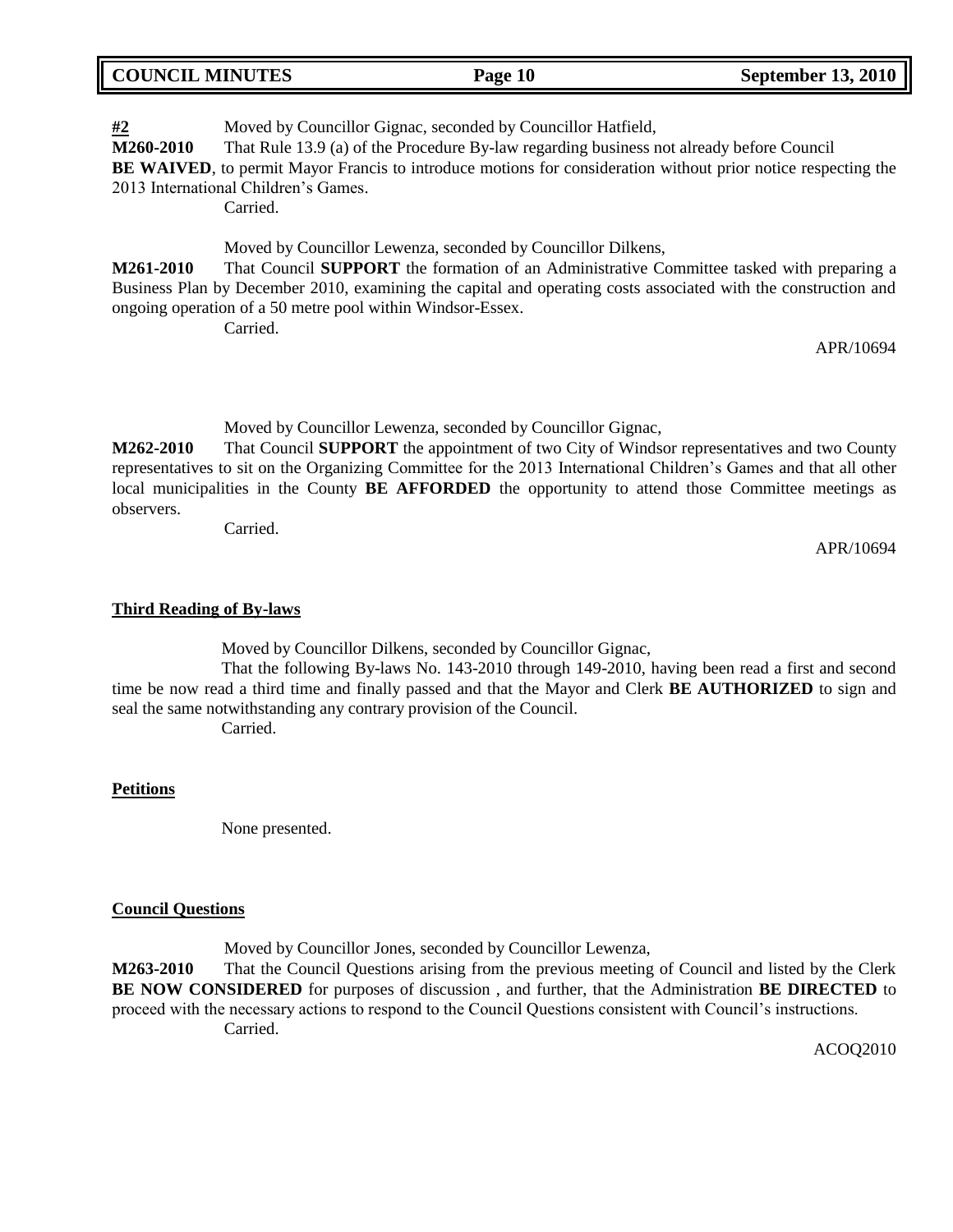**COUNCIL MINUTES Page 11 September 13, 2010** 

# **PROPOSED IN-CAMERA AGENDA FOR SEPTEMBER 20, 2010**

Moved by Councillor Marra, seconded by Councillor Postma,

**M264-2010** That the following proposed In Camera Agenda for September 20, 2010 **BE APPROVED**:

| <b>Item</b><br>No. | <b>Subject</b>                             | Section – Pursuant to Municipal Act,<br>2001, as amended |
|--------------------|--------------------------------------------|----------------------------------------------------------|
|                    | Property matter – acquisition of lands for | 239(2)(c)                                                |
|                    | easement                                   |                                                          |
|                    | Property matter – lease                    | 239(2)(a)(c)                                             |

and further, that in accordance with By-law 46-2003, the Chief Administrative Officer, in consultation with the Mayor **BE AUTHORIZED** to add matters deemed to be of an urgent or time sensitive nature.

Carried.

ACO2010

## **Adjournment**

Moved by Councillor Valentinis, seconded by Councillor Brister,

That this Council meeting stand adjourned until the next regular meeting of Council or at the call of the Mayor.

Carried.

Accordingly, the meeting is adjourned at 7:58 o'clock p.m.

**MAYOR**

**CITY CLERK**

**THIS IS A DRAFT COPY**

**SUPERVISOR OF COUNCIL SERVICES**

# **DEPUTY CITY CLERK/SENIOR MANAGER OF COUNCIL SERVICES**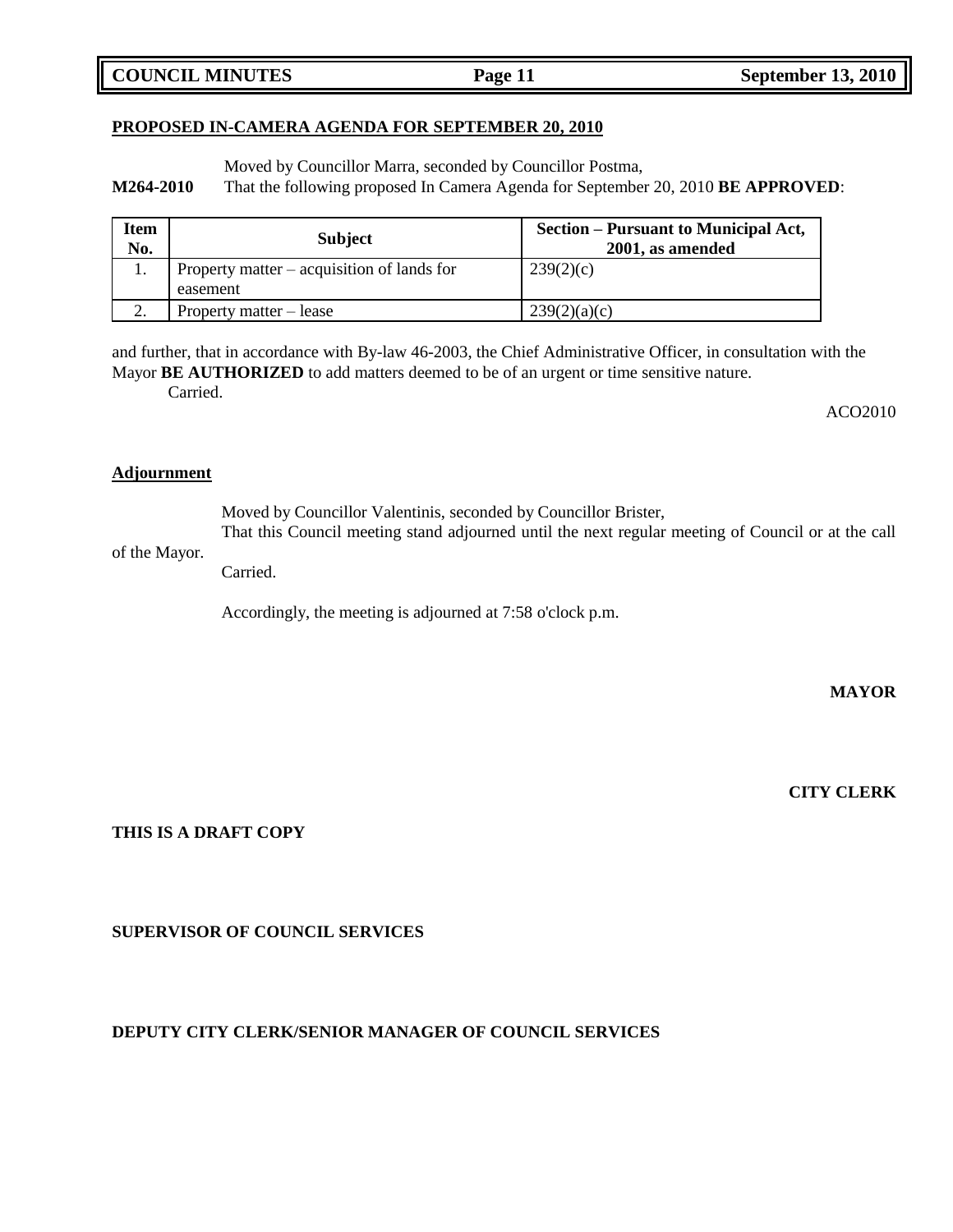# **COUNCIL MINUTES Page 12 September 13, 2010**

Gignac Postma

CR332/2010

That Council **APPROVE** the request by Mothers Against Drunk Driving (MADD) Windsor and Essex County Chapter on a full cost recovery basis to:

- 1. **INSTALL** "Campaign 911 Report Drunk Driving" along entry points into Windsor and the downtown area; and
- 2. Use of oversized 24" x 24" signage for the program signage **BE ALLOWED**.

Carried.

Report Number **14870 APR2010 1**

Internal Distribution Manager of Traffic Operations [John Wolf] Executive Director of Operations City Engineer Chief of Police

Jones Postma

CR333/2010

THAT the summary of the community meeting on July 28, 2010, attached as Appendix 'A' **BE RECEIVED** for information; and,

THAT the City Planner **BE DIRECTED** to facilitate a community workshop to further explore potential design improvements to the Wyandotte Street West right-of-way between Sunset Avenue and Campbell Avenue; and,

THAT a report **BE PREPARED** by the City Planner and City Engineer recommending measures to improve the appearance, function and safety of the right-of-way on Wyandotte Street West, including a timeline and cost estimate for undertaking such measures in conjunction with the road and sewer reconstruction on Wyandotte Street West scheduled for 2011; and further,

THAT the City Planner **BE DIRECTED** to contact representatives from the University of Windsor to commence dialogue respecting the University of Windsor's Master Plan, as soon as possible.

Carried.

Report Number **14869 MD2010 2**

**Appendices** Meeting Summary

Internal Distribution Planning [Chris Brown] City Planner City Engineer City Solicitor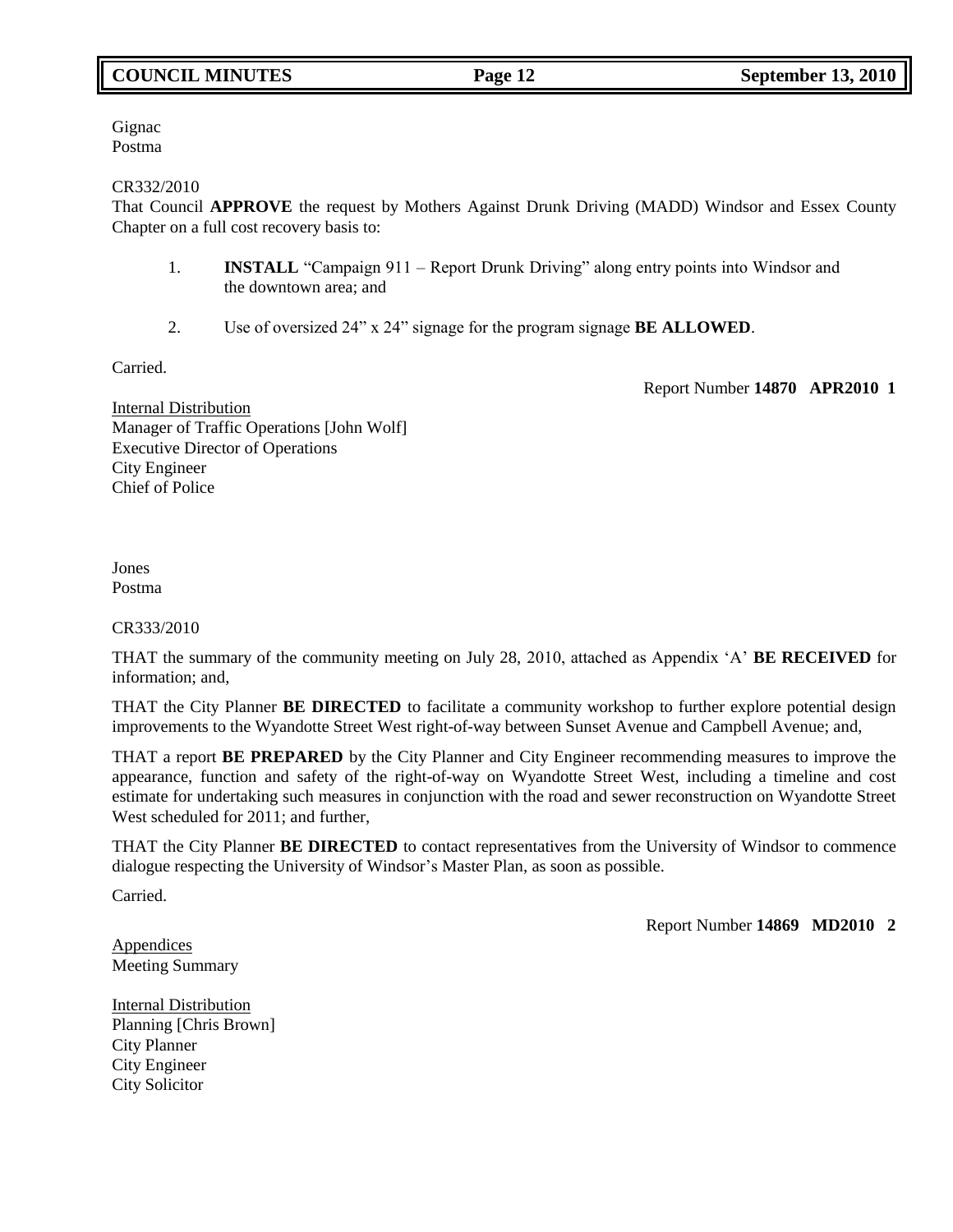Marra Dilkens

## CR334/2010

- I That the following alleys **BE ASSUMED** for subsequent closure and conveyance:
	- the two 4.27 metre (14 feet) wide north/south alleys between Princess Avenue and Westminster Boulevard from Haig Avenue to Pasadena Court, identified as Alleys "A" and "C" on Drawing No. CC-1581, *attached* hereto as Appendix "A"
	- the 4.27 metre (14 feet) wide east/west alley between Princess Avenue and Westminster and between Haig Avenue and Pasadena Court, identified as Alley "B" on Drawing No. CC-1581, *attached* hereto as Appendix "A"

and further the City Solicitor **BE REQUESTED** to prepare the necessary by-law(s).

Carried.

Report Number **14223 SAA/10198 3**

Appendices Drawing No. CC-1581

Internal Distribution Building [Don Wilson] Chief Building Official Legal - Sharon Amlin Legal [Frank Scarfone; Cheryl Glassford]-Prepare the Easement/Assuming/Closing By-law.

Marra Dilkens

CR335/2010

That the 4.27 metre (14 feet) wide north/south alley *immediately west of Westminster Boulevard* from Haig Avenue southerly to Pasadena Court, identified as Alley 'C' on Drawing No. CC-1581, *attached* hereto as Appendix "A" **BE CLOSED AND CONVEYED** subject to the following:

(a) Easements are required for:

- Bell Canada for its aerial plant
- Enwin Utilities to accommodate the existing secondary hydro distribution for the entire width and length
- Cogeco Cable requires an easement for its services
- (b) the alley lands will be offered for sale to the abutting property owners at \$1.00 plus deed preparation fees (approximately \$400.00) plus a proportionate share of the survey cost as invoiced to the City of Windsor by an Ontario Land Surveyor

and further, the City Engineer **BE REQUESTED** to supply the appropriate Plan of Survey, in accordance with Drawing No. CC-1581, *attached* hereto as Appendix "A", the City Solicitor, or a designate, **BE AUTHORIZED**  to publish the required legal notice, and **BE REQUESTED** to prepare the By-law to close and further the Chief Administrative Officer and City Clerk **BE AUTHORIZED** to sign all necessary documents approved in form and content satisfactory to the City Solicitor, and the transaction **BE COMPLETED** electronically pursuant to By-law Number 366-2003.

Carried.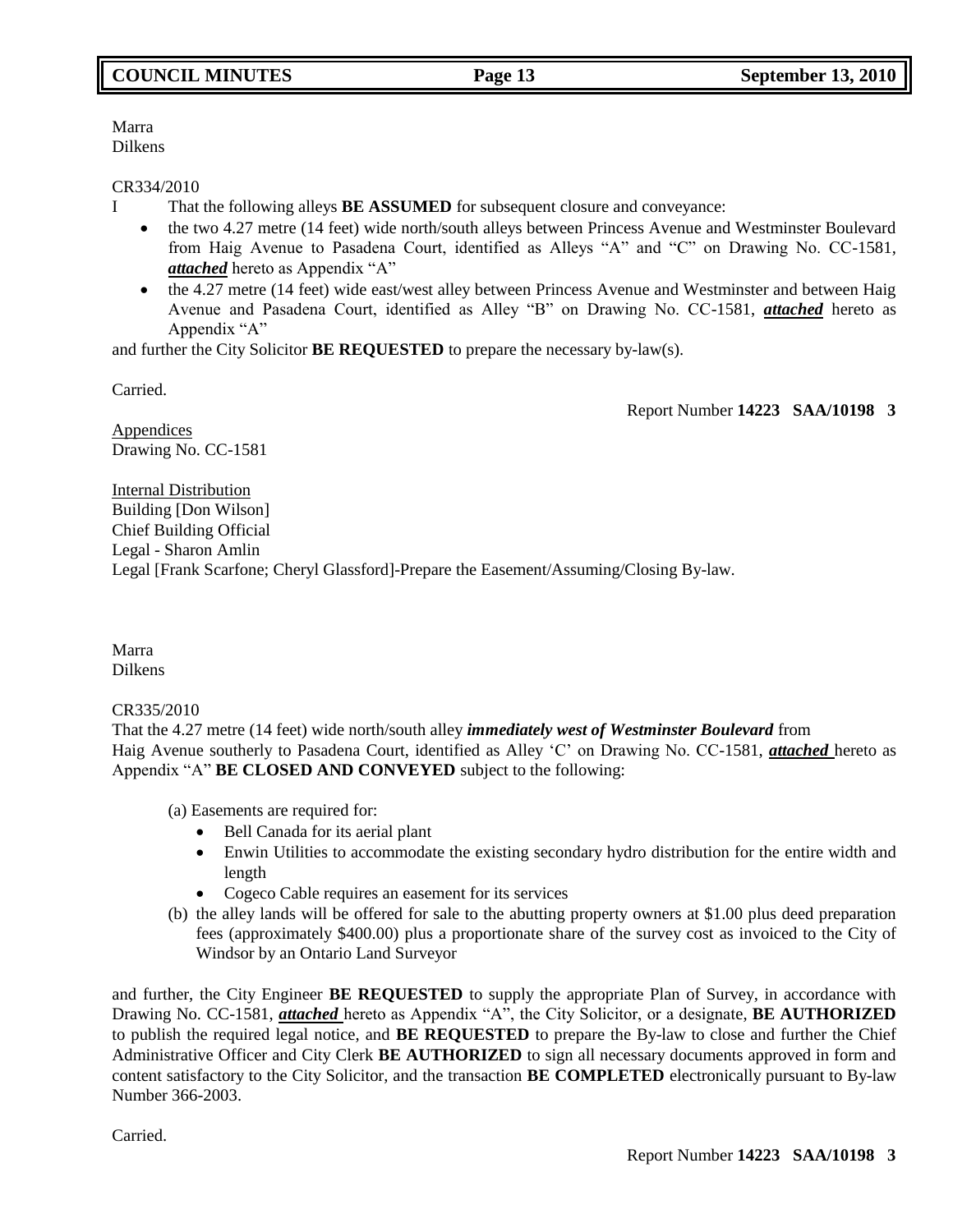APPENDICES Drawing No. CC-1581 Aerial Photo

Internal Distribution Building [Don Wilson] Chief Building Official Legal - Sharon Amlin - Prepare Ad Legal - Documents Clerk - Laura MacDonald City Planner City Engineer City Treasurer Legal [Frank Scarfone; Cheryl Glassford] - Prepare the Easement/Assuming/Closing By-law City Solicitor

Marra Dilkens

CR336/2010

That the 4.27 metre (14 feet) wide *east/west alley between Princess Avenue and Westminster Boulevard* and between Haig Avenue to Pasadena Court, identified as Alley 'B' on Drawing No. CC-1581, *attached* hereto as Appendix "A" **BE CLOSED AND CONVEYED** subject to the following:

- (a) there are no easements required by any of the Utility Companies in the east/west alley
- (b) that all or part of the 4.27 metre (14 feet) wide east/west alley at the rear of 5066 Pasadena Court be conveyed to the owner of 5066 Pasadena to legalize the garage and the pool, and any remaining part behind 5066 Pasadena not required for the correction of the encroachments be offered for sale to the owner of 5065 Haig Street. The alley lands will be offered for sale at a cost of \$1.00 plus deed preparation fees (approximately \$400.00) plus a proportionate share of the survey cost as invoiced to the City of Windsor by an Ontario Land Surveyor.
- (c) That the east half of the east/west alley between 5097 Haig Avenue and 5098 Pasadena Court be offered for sale to each abutting owner at a cost of \$1.00 plus deed preparation fees (approximately \$400.00) plus a proportionate share of the survey cost as invoiced to the City of Windsor by an Ontario Land Surveyor.

and further, the City Engineer **BE REQUESTED** to supply the appropriate Plan of Survey, in accordance with Drawing No. CC-1581, *attached* hereto as Appendix "A", the City Solicitor, or a designate, **BE AUTHORIZED**  to publish the required legal notice, and **BE REQUESTED** to prepare the By-law to close and further the Chief Administrative Officer and City Clerk **BE AUTHORIZED** to sign all necessary documents approved in form and content satisfactory to the City Solicitor, and the transaction **BE COMPLETED** electronically pursuant to By-law Number 366-2003.

Carried.

Report Number **14223 SAA/10198 3**

APPENDICES Drawing No. CC-1581 Aerial Photo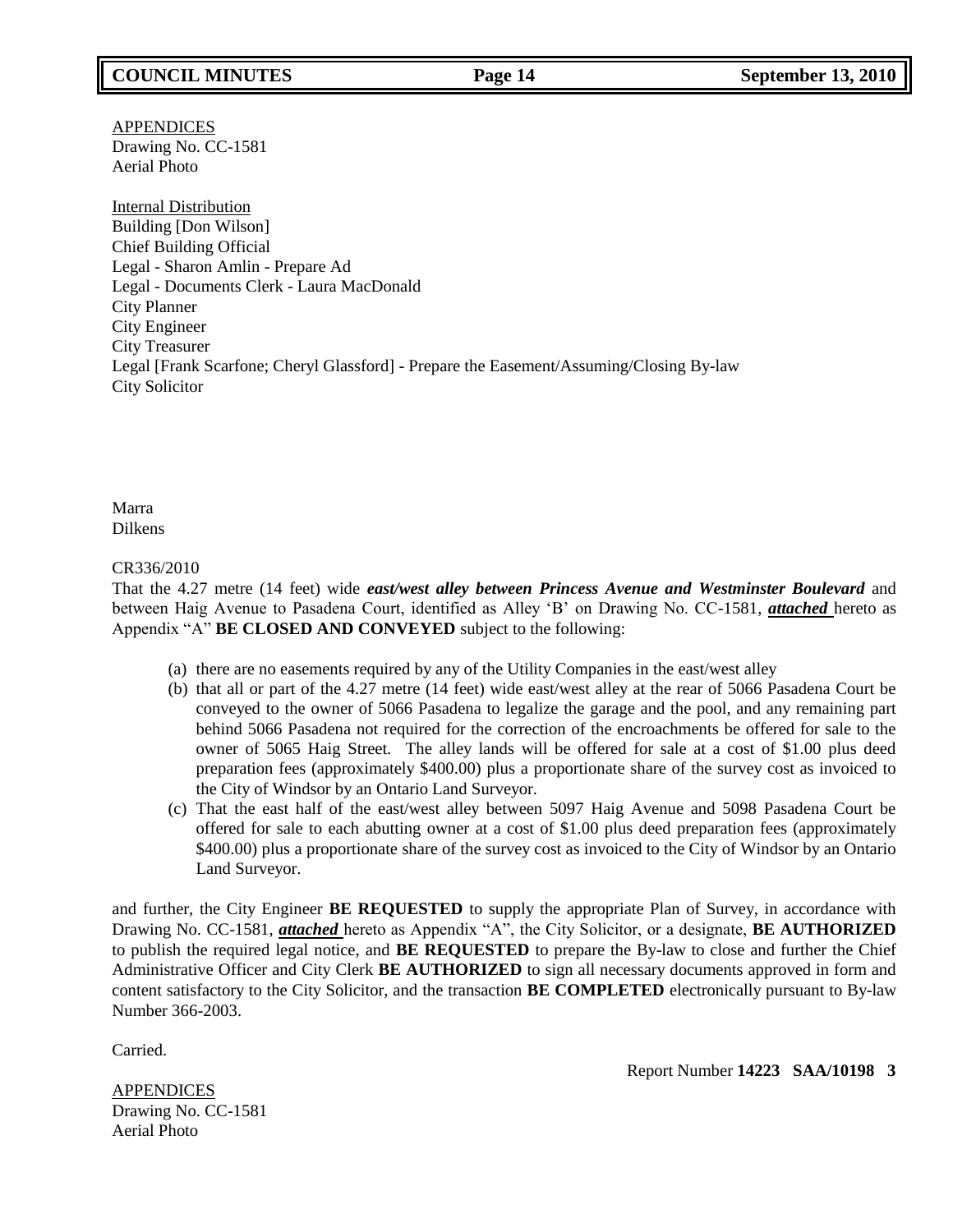# **COUNCIL MINUTES Page 15 September 13, 2010**

Internal Distribution Building [Don Wilson] Chief Building Official Legal - Sharon Amlin - Prepare Ad Legal - Documents Clerk - Laura MacDonald City Planner City Engineer City Treasurer Legal [Frank Scarfone; Cheryl Glassford] - Prepare the Easement/Assuming/Closing By-law City Solicitor

Marra Dilkens

# CR337/2010

That the 4.27 metre (14 feet) wide north/south alley *east of Princess Avenue* from Haig Avenue southerly to Pasadena Court, identified as Alley 'A' on Drawing No. CC-1581, *attached* hereto as Appendix "A" **BE CLOSED AND CONVEYED** subject to the following:

- (a) Easements are required for:
	- Bell Canada for its aerial plant
	- Enwin Utilities to accommodate the existing secondary hydro distribution for the entire width and length
	- Cogeco Cable requires an easement for its services
- (b) William Appleyard, the applicant, be required to improve and maintain the drainage immediately abutting his property to facilitate a southerly flow of surface water to the catch basin on Pasadena Court, to the satisfaction of the Chief Building Official.
- (c) the alley lands will be offered for sale to the abutting property owners at a cost of \$1.00 plus deed preparation fees (approximately \$400.00) plus a proportionate share of the survey cost as invoiced to the City of Windsor by an Ontario Land Surveyor

and further, the City Engineer **BE REQUESTED** to supply the appropriate Plan of Survey, in accordance with Drawing No. CC-1581, *attached* hereto as Appendix "A", the City Solicitor, or a designate, **BE AUTHORIZED**  to publish the required legal notice, and **BE REQUESTED** to prepare the By-law to close and further the Chief Administrative Officer and City Clerk **BE AUTHORIZED** to sign all necessary documents approved in form and content satisfactory to the City Solicitor, and the transaction **BE COMPLETED** electronically pursuant to By-law Number 366-2003.

Carried.

Report Number **14223 SAA/10198 3**

APPENDICES Drawing No. CC-1581 Aerial Photo

Internal Distribution Building [Don Wilson] Chief Building Official Legal - Sharon Amlin - Prepare Ad Legal - Documents Clerk - Laura MacDonald City Planner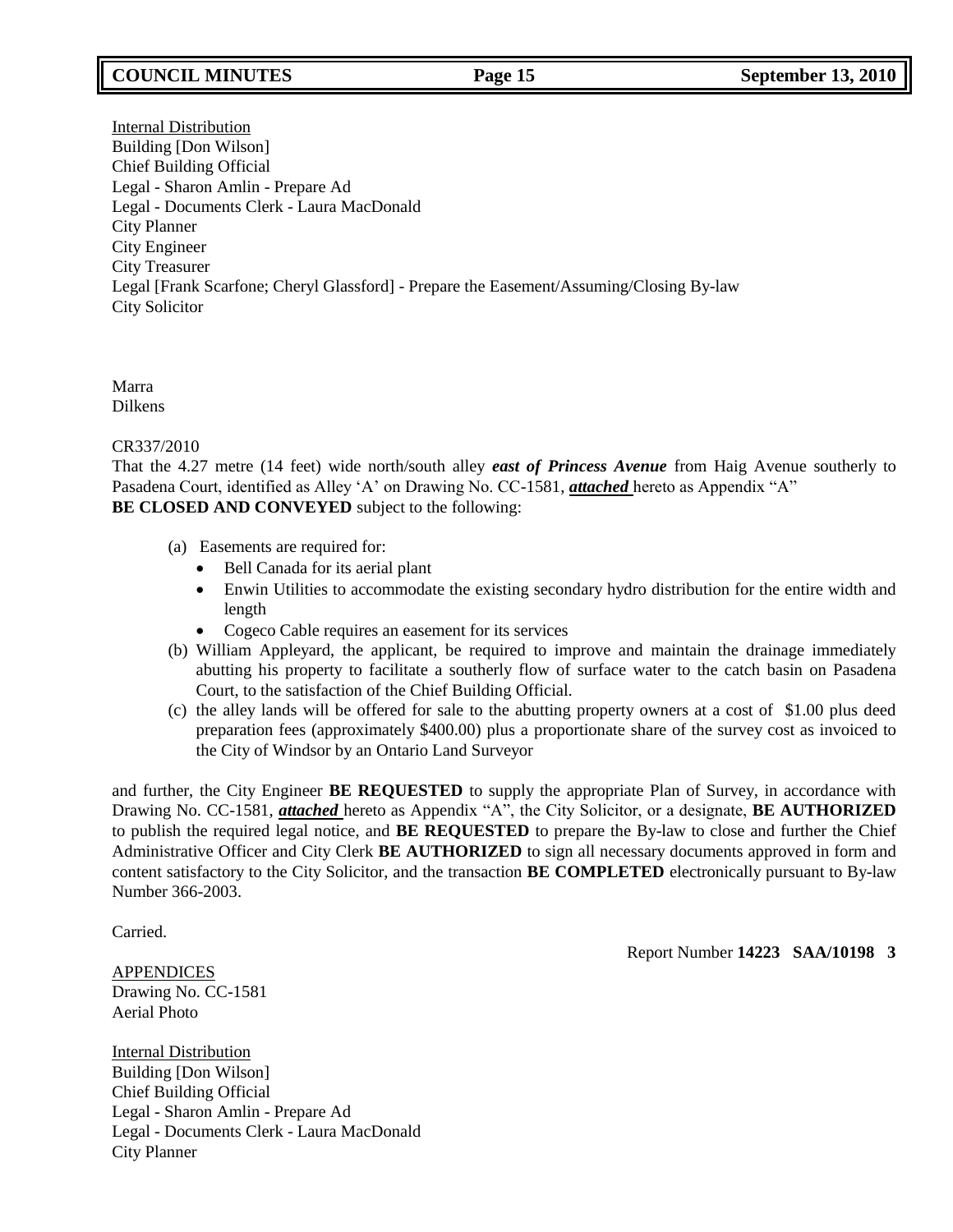# **COUNCIL MINUTES Page 16 September 13, 2010**

# City Engineer City Treasurer Legal [Frank Scarfone; Cheryl Glassford] - Prepare the Easement/Assuming/Closing By-law City Solicitor

Dilkens Gignac

## CR338/2010

That the report of the City Engineer dated August 30, 2010 entitled 'Farmer's Market' **BE RECEIVED** for information; and further,

That the Farmers Market lease **BE EXTENDED** to the year 2011, and that a Committee **BE FORMED** as soon as possible to explore possible options in association with the affected stakeholders, including but not limited to the Downtown Residents Association, the Downtown BIA, as well as the Committee of the Farmers Market.

Carried.

Report Number **14882 APM/10426 C4**

Internal Distribution City Engineer Executive Director of Operations City Solicitor Chief Financial Officer & City Treasurer City Planner

Halberstadt Valentinis

CR339/2010

- I. That the results of Tender 104-10 **BE NOTED and FILED**;
- II. That Council formally **APPROVE** the balance of \$700,000 placeholder approved in 2009 for Phase 1A of the Erie Street BIA Streetscaping –La Bella Strada Project;
- III. That **\$692,634 BE APPROVED** as a first charge to 2011 Capital Budget to fund the balance of Phase 1A Erie Street BIA Streetscaping - La Bella Strada Project;
- IV. That **APPROVAL BE GIVEN** to re-tender the new Phase 1A of the Erie Street BIA Streetscaping La Bella Strada Project for construction in 2011; and
- V. That **\$1,200,000 BE CONSIDERED** in 2012 Capital Budget for Phase 1B Erie Street BIA Streetscaping La Bella Strada Project.

Carried.

Report Number **14871 MI/10278 5**

Internal Distribution Engineering [Tiffany Pocock] City Engineer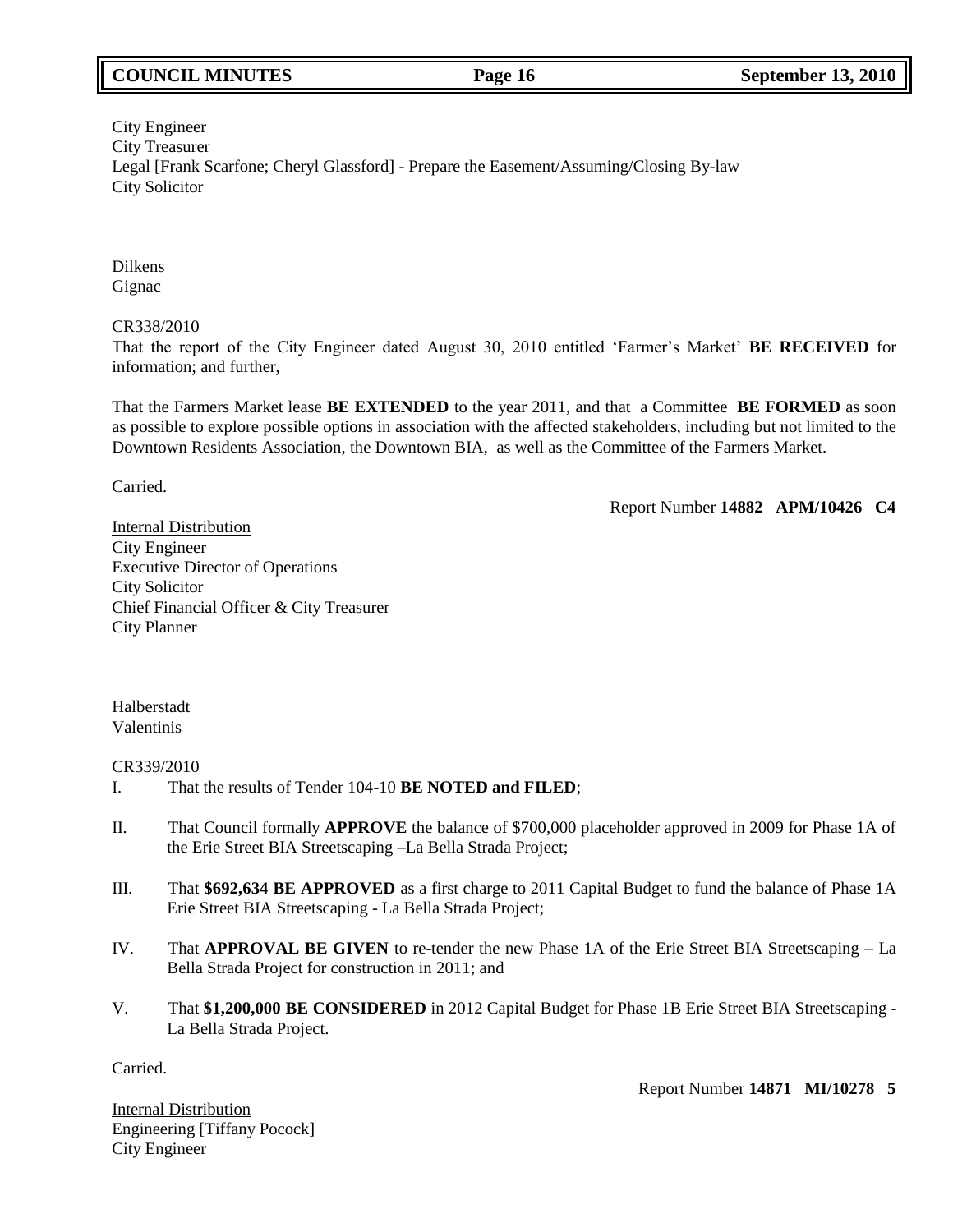# **COUNCIL MINUTES Page 17 September 13, 2010**

Chief Financial Officer & City Treasurer Manager of Purchasing and Risk Management City Solicitor City Planner

Dilkens Gignac

#### CR340/2010

- I. That City Council **APPROVE** the construction of a pedestrian sidewalk on the south side of Cedarview Street from Isack Drive to Riverdale Avenue;
- II. That the estimated cost of \$155,000.00 **BE CHARGED** to the Pedestrian Safety Improvement Project (Project No. 7045034);
- III. That the City Engineer **BE DIRECTED** to send information regarding the "Snow Angels Program" to everyone in the notification list included in the Engineering Department report entitled 'Pedestrian Generator Sidewalk on Cedarview from Isack to Riverdale" for information purposes.

## Carried.

Report Number **14868 SW/10765 C6**

#### Internal Distribution

\*Note: It is assumed that the Engineering Department will take care of the notification on this matter, regarding the "Snow Angels Program".

Engineering [Stacey Shyshak\*] City Engineer Chief Financial Officer & City Treasurer Executive Director of Operations

Dilkens Gignac

#### CR341/2010

That the request of Mastercraft Homes to transfer all fees related to 38 building permits from Aspenshore Avenue to Cypress Avenue in the South Neighbourhood Subdivision **BE APPROVED**.

Carried.

Report Number **14865 SB2010 C7**

Internal Distribution Building [Bill Jean] Chief Financial Officer & City Treasurer Chief Building Official City Solicitor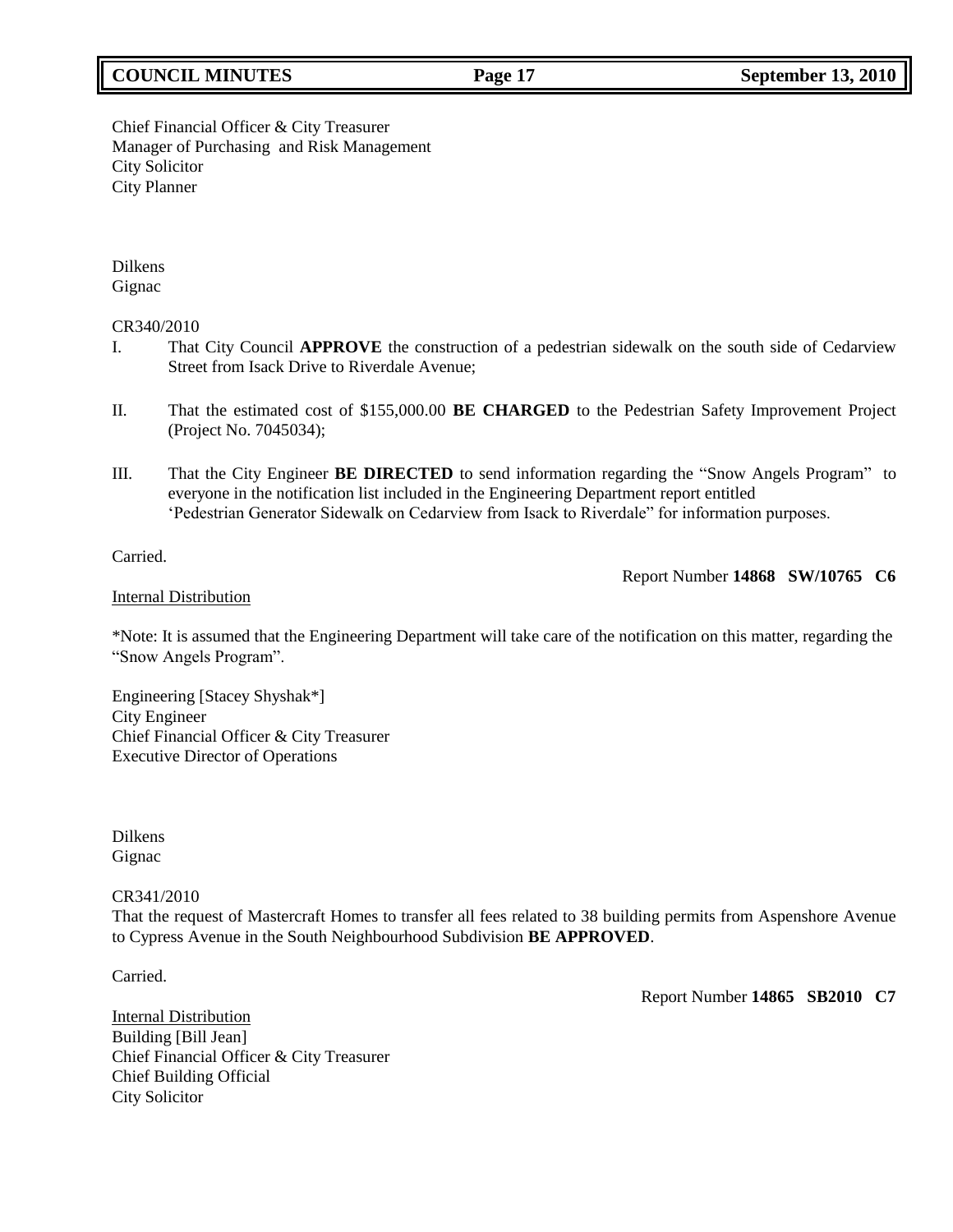# **COUNCIL MINUTES Page 18 September 13, 2010**

Dilkens **Gignac** 

# CR342/2010

That the results of the e-mail polling of the Mayor and Council, approving the indemnification of the Mayor and Councillors for legal expenses incurred in defending the legal action brought by The Canadian Transit Company **BE RATIFIED AND CONFIRMED**.

√Clerk's Note: The defence costs that will be incurred are unknown at this time. These costs will be funded from the external legal budget. The budget is currently overspent.√

Carried.

Report Number **14893 Z/8581 C8**

Internal Distribution City Clerk City Solicitor

√√SV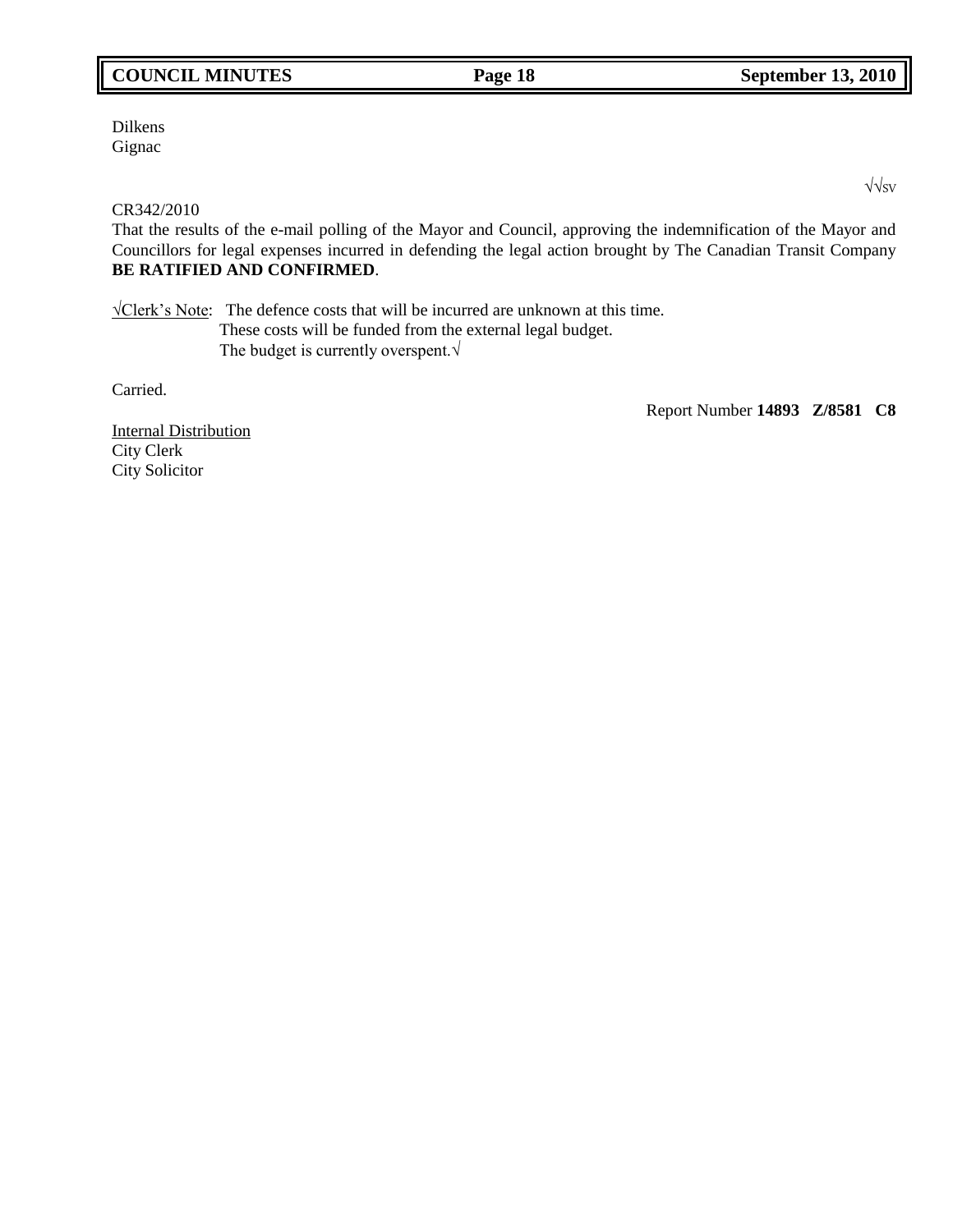# **ADOPTED** by Council at its meeting held September 13, 2010 [**M258-2010**] KK

Windsor, Ontario September 13, 2010

**REPORT NO. 287** of the **Windsor Heritage Committee** at its meeting held July 14, 2010 5:30 o'clock p.m. Meeting Room 405, 400 City Hall Square East

Present: Robin Easterbrook, Chair Councillor Percy Hatfield Councillor Fulvio Valentinis Lynn Raeburn Baker Simon Chamely Dr. Paul DeMarco Andrew Foot Janis Marchand Noreen Slack

Your Committee submits the following recommendations:

That the property at 5420 Riverside Drive East, identified as the Stott-Flanders House, **BE REMOVED** from the Windsor Heritage Register, under provisions of the *Ontario Heritage Act.*

J. Marchand, S. Chamely, and N. Slack voting nay.

*NOTE:* The report of the Heritage Planner dated July 7, 2010 is *attached* as background information.

**CHAIR** 

COMMITTEE COORDINATOR

\_\_\_\_\_\_\_\_\_\_\_\_\_\_\_\_\_\_\_\_\_\_\_\_\_\_\_\_\_\_

\_\_\_\_\_\_\_\_\_\_\_\_\_\_\_\_\_\_\_\_\_\_\_\_\_\_\_\_\_\_\_\_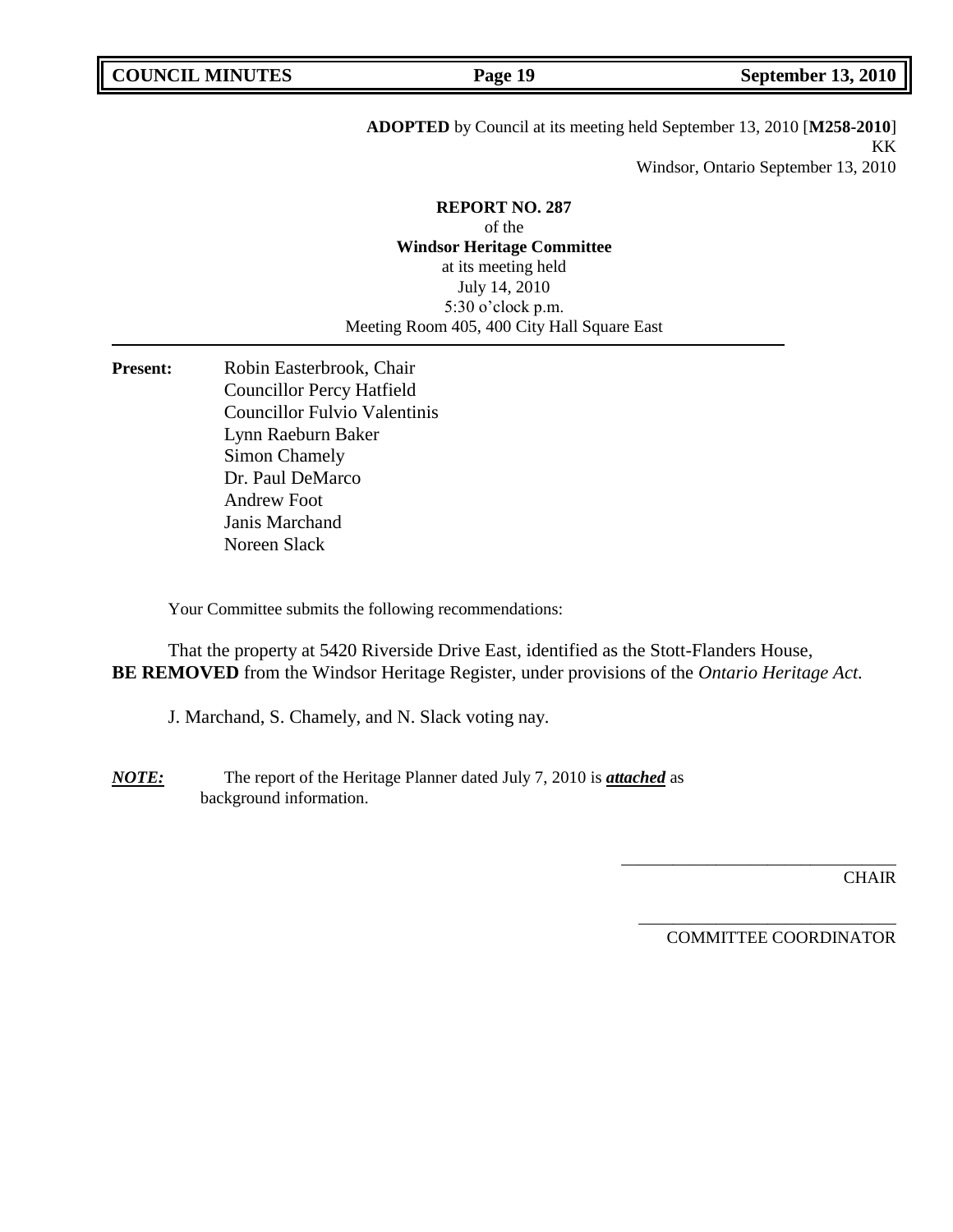| <b>COUNCIL MINUTES</b> | Page 20 | <b>September 13, 2010</b> |
|------------------------|---------|---------------------------|
|                        |         |                           |

**ADOPTED AS AMENDED** to reflect the removal of the following bullet point from the recommendation as it is outside of the City's jurisdiction: "Wyandotte Street East at Drouillard Road – Canadian National RR Bridge1920– Underpass intersection  $\&$  street retaining walls – Ford City" by Council at its meeting held September 13, 2010 [**M259-2010**] KK Windsor, Ontario September 13, 2010

# **REPORT NO. 288** of the **Windsor Heritage Committee** at its meeting held July 14, 2010 5:30 o'clock p.m. Meeting Room 405, 400 City Hall Square East

Present: Robin Easterbrook, Chair Councillor Percy Hatfield Councillor Fulvio Valentinis Lynn Raeburn Baker Simon Chamely Dr. Paul DeMarco Andrew Foot Janis Marchand Noreen Slack

Your Committee submits the following recommendations:

That the following properties of cultural heritage value or interest **BE ADDED** to the Windsor Municipal Heritage Register:

- 1218 Devonshire Road House c1927 Arch. Sheppard & Masson; Picturesque Walkerville
- 1396 Elsmere Avenue Free Magyar Reform Church 1933 Hungarian Core
- $\bullet$  1650 Howard Avenue Coca-Cola Bottling Plant c1938 Moderne design Core
- $\bullet$  3982 Howard Avenue House c1920 Dutch Colonial South Windsor
- 1567 Ouellette Avenue Ernest Wilby House 1930 Arch. Ernest Wilby, Tudor Revival Core
- $\bullet$  1566 Pillette Road House c1929 Exotic Tudor Revival Ford City
- 685 University Avenue East British Methodist Episcopal Church 1963 Afro-Canadian Heritage; Contemporary design – Core
- 744 University Avenue East Multiple family c1890 Brick arches Core
- 3200 Woodland Avenue Paulin Memorial Presbyterian Church 1963 Arch. Johnson & McWhinnie; Contemporary – South Windsor
- Wyandotte Street East at Drouillard Road Canadian National RR Bridge 1920s Underpass intersection & street retaining walls – Ford City
- 465 Wyandotte Street West Nash Motor Sales 1929 Arch. Albert J. Lothian Core

and further, that the listing of the following property of cultural heritage **BE CORRECTED** on the Windsor Municipal Heritage Register:

*from* • 956/992 McDougall Street – Windsor Utilities Comm. Bldg. – c1929 – Industrial – Core